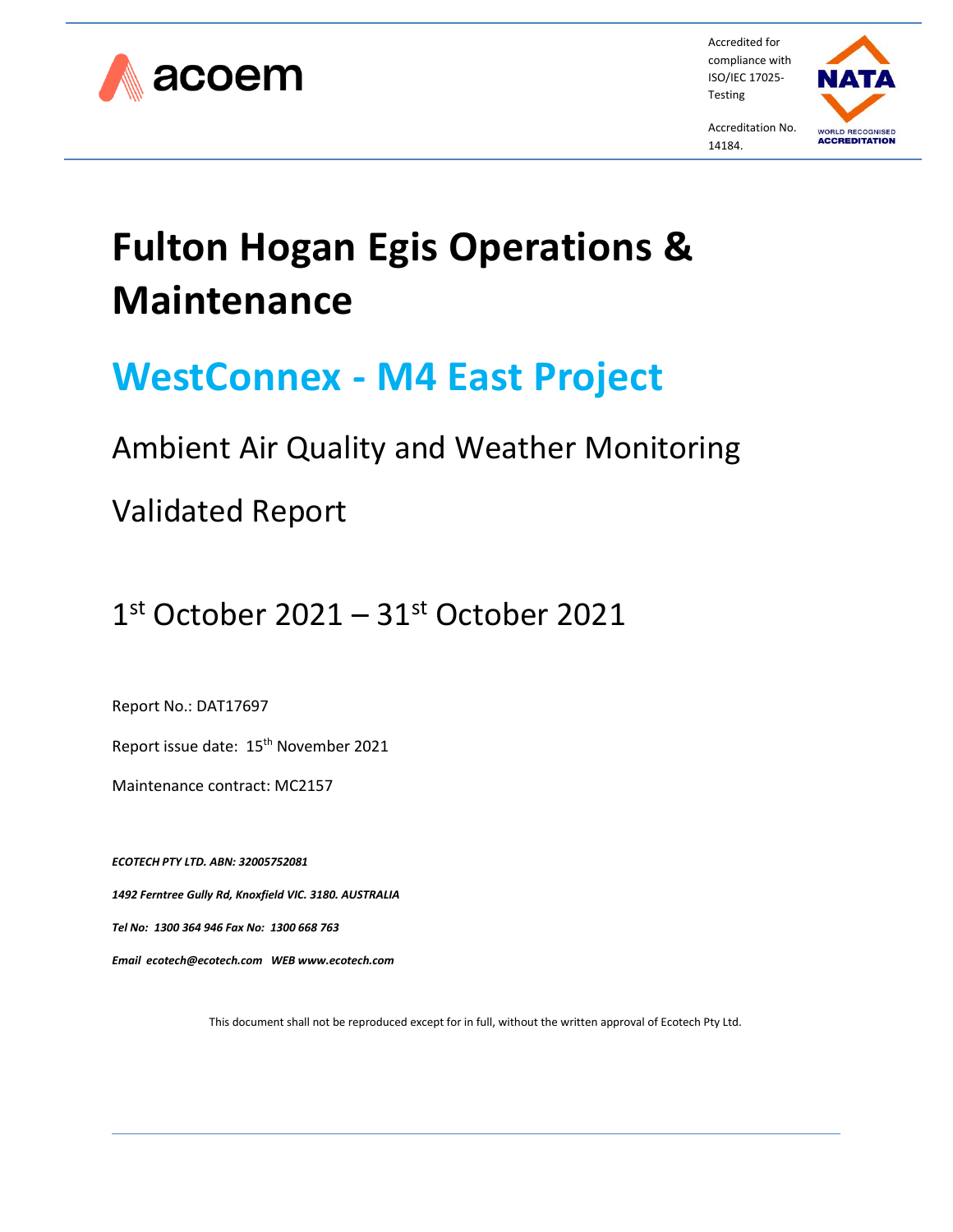# **Report No: DAT17697**

**Fulton Hogan Egis Operations & Maintenance**

<span id="page-1-0"></span>

| <b>Customer Details</b> |                                            |  |  |
|-------------------------|--------------------------------------------|--|--|
| <b>Customer</b>         | Fulton Hogan Egis Operations & Maintenance |  |  |
| Contact name            | Christina Kim                              |  |  |
| <b>Address</b>          | PO Box 6088, Silverwater NSW 2128          |  |  |

<span id="page-1-1"></span>

| <b>Revision History</b> |                  |             |                |  |
|-------------------------|------------------|-------------|----------------|--|
| <b>Revision</b>         | <b>Report ID</b> | <b>Date</b> | <b>Analyst</b> |  |
|                         | DAT17697         | 15/11/21    | Diep LAM       |  |

**Report by:** Diep LAM

Trage

**Approved Signatory:** Jon ALEXANDER

 $\sqrt{2}$ 

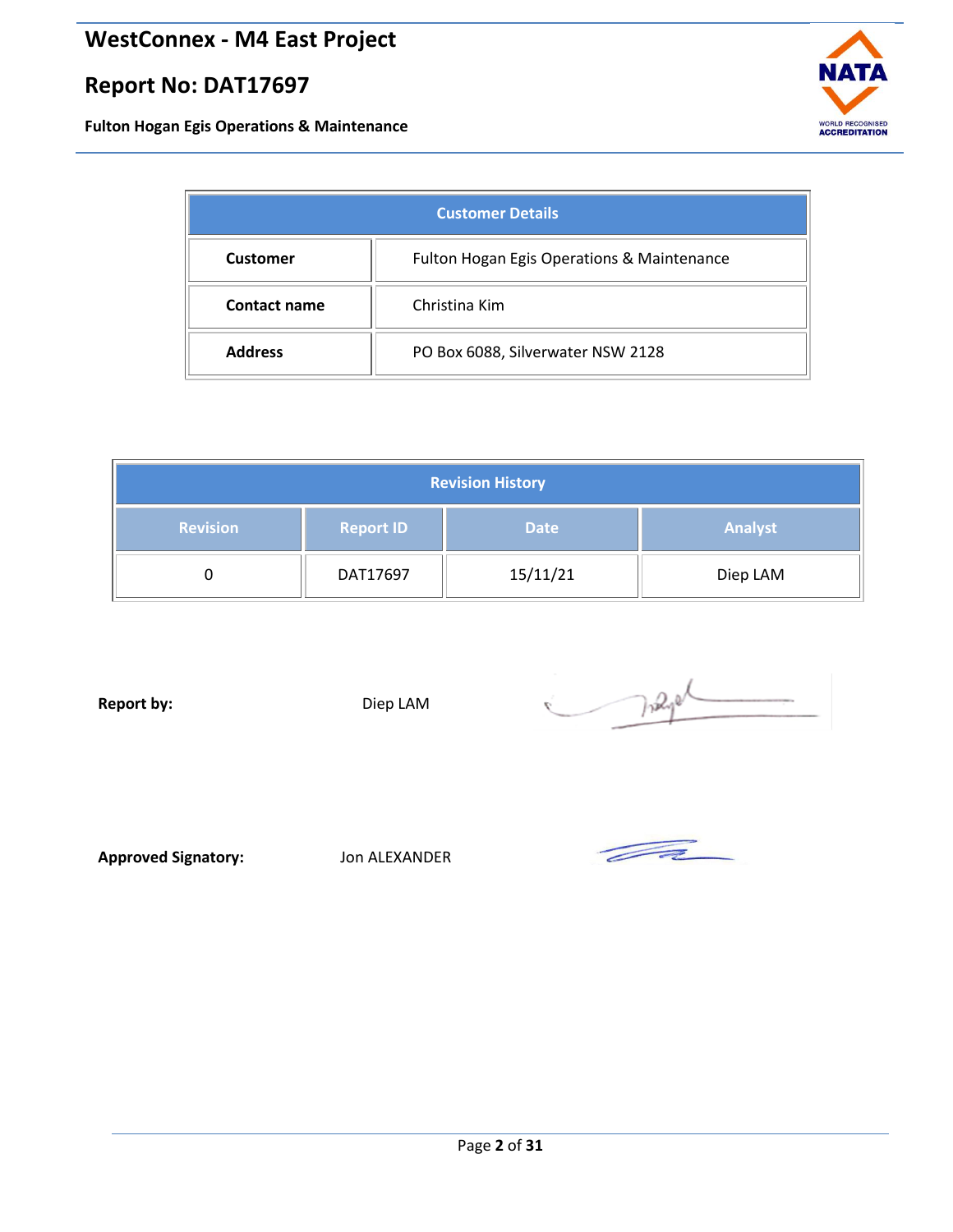# Report No: DAT17697

**Fulton Hogan Egis Operations & Maintenance** 



# <span id="page-2-0"></span>**Table of Contents**

| 1.0    |
|--------|
| 2.0    |
| 2.1.   |
| 2.2.   |
| 2.3.   |
| 2.3.1. |
| 2.4.   |
| 2.4.1. |
| 2.4.2. |
| 3.0    |
| 4.0    |
| 4.1.   |
| 4.2.   |
| 4.2.1. |
| 5.0    |
| 5.1.   |
| 5.2.   |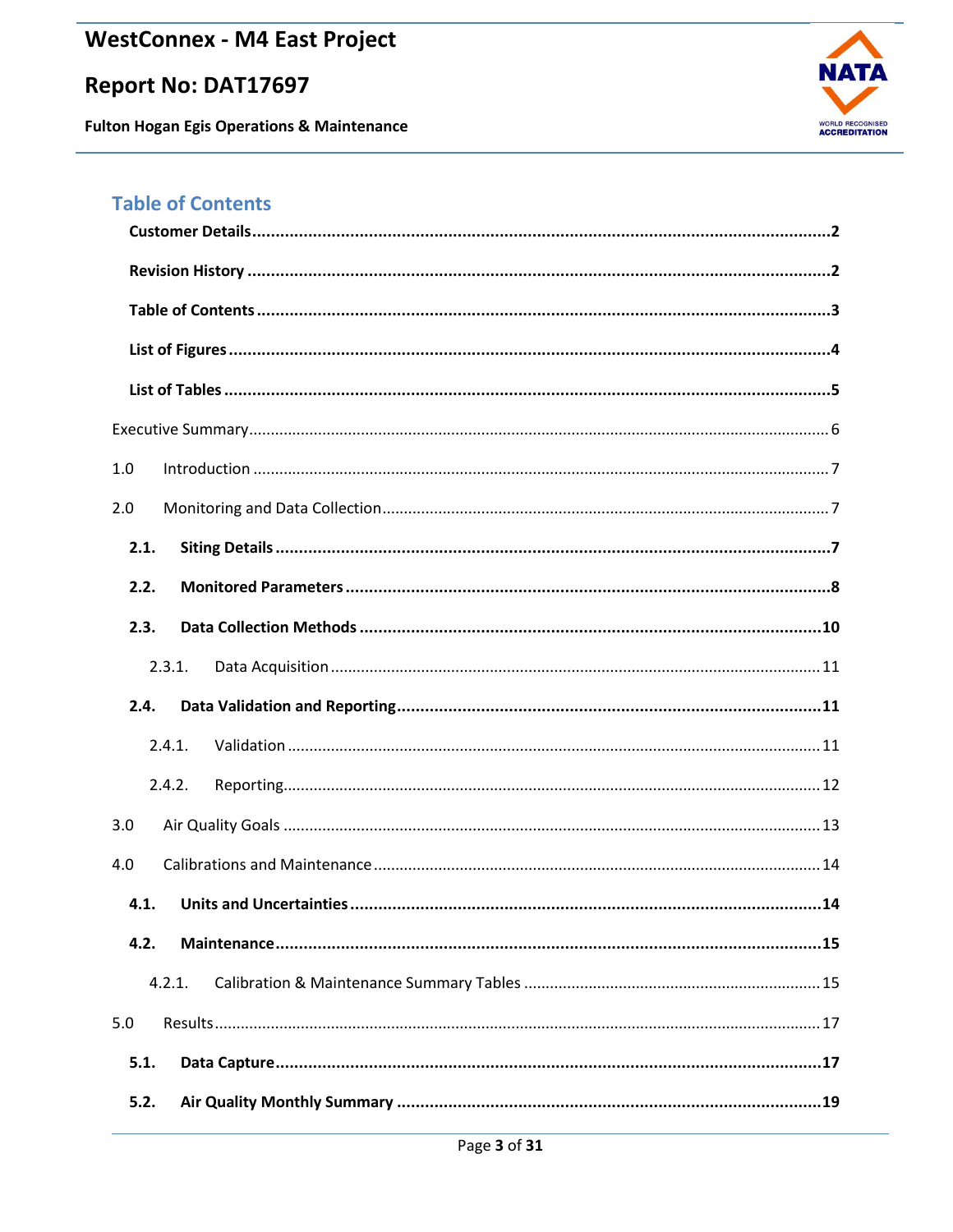# **Report No: DAT17697**

**NATA WORLD RECOGNISED**<br>**ACCREDITATION** 

**Fulton Hogan Egis Operations & Maintenance**

| 5.4. |  |
|------|--|
| 6.0  |  |
| 7.0  |  |
|      |  |
|      |  |

# <span id="page-3-0"></span>List of Figures

| Figure 2: M4 East Haberfield Public School Station - CO 8-Hour Rolling Graph for October 2021  21               |
|-----------------------------------------------------------------------------------------------------------------|
| Figure 3: M4 East Haberfield Public School Station - NO <sub>2</sub> 1-Hour Averages Graph for October 202122   |
| Figure 4: M4 East Haberfield Public School Station - PM <sub>10</sub> 24-Hour Averages Graph for October 202123 |
| Figure 5: M4 East Haberfield Public School Station - $PM_{2.5}$ 24-Hour Averages Graph for October 202124       |
|                                                                                                                 |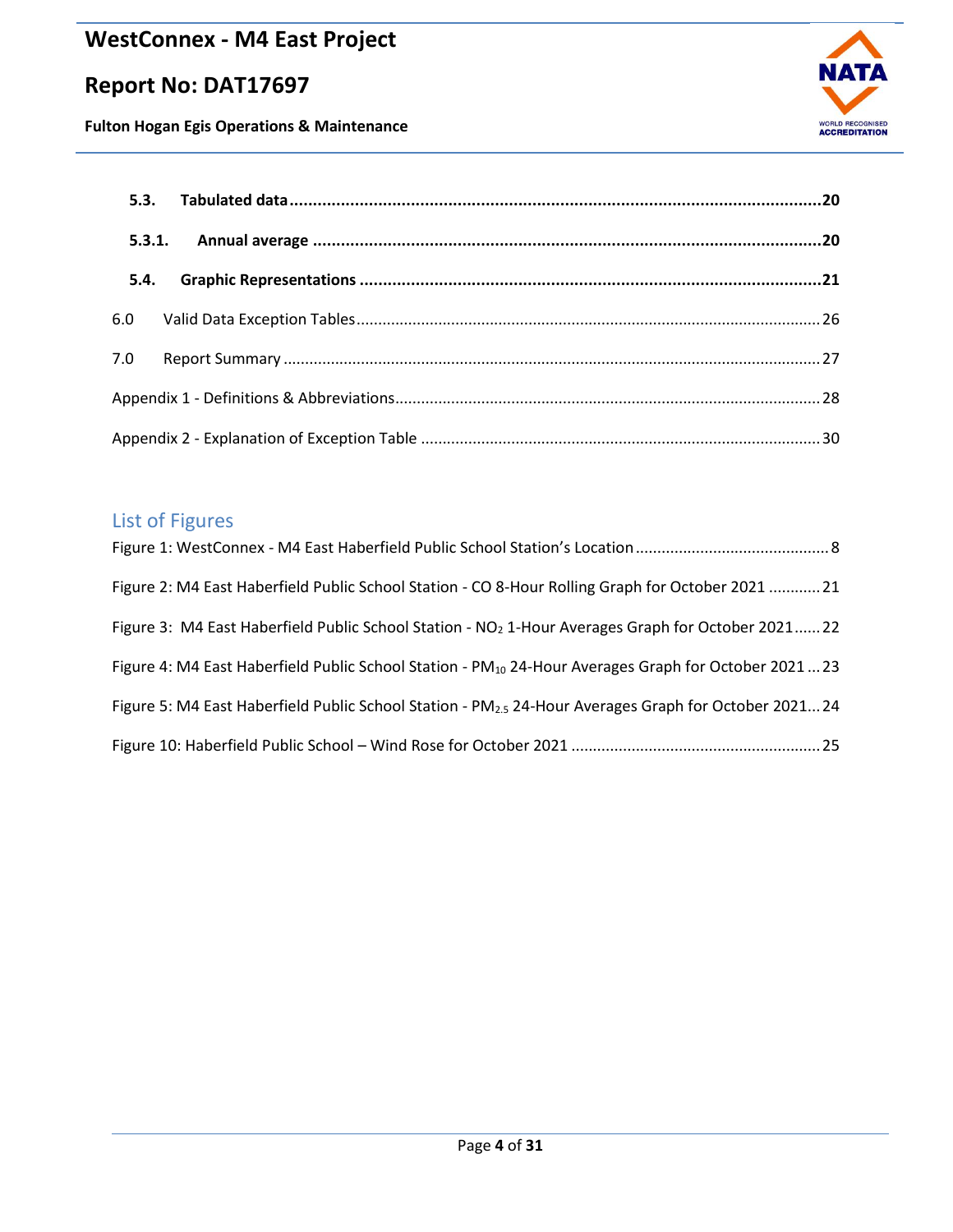# **Report No: DAT17697**

**Fulton Hogan Egis Operations & Maintenance**



# <span id="page-4-0"></span>List of Tables

| Table 2: Parameters measured at the WestConnex - M4 East Haberfield Public School Station  9                               |
|----------------------------------------------------------------------------------------------------------------------------|
|                                                                                                                            |
| Table 4: WestConnex - M4 East Haberfield Public School Station - Air Quality Goals 13                                      |
|                                                                                                                            |
| Table 6: M4 East Project Haberfield Public School Maintenance Table October 2021 16                                        |
| Table 7: Data Capture for WestConnex - M4 East Haberfield Public School Station  18                                        |
| Table 8: M4 East Project Haberfield Public School Exceedances Recorded for October 2021  19                                |
| Table 9: PM <sub>10</sub> and PM <sub>2.5</sub> averages at the WestConnex M4 East Ambient Air Monitoring Station 2021  20 |
|                                                                                                                            |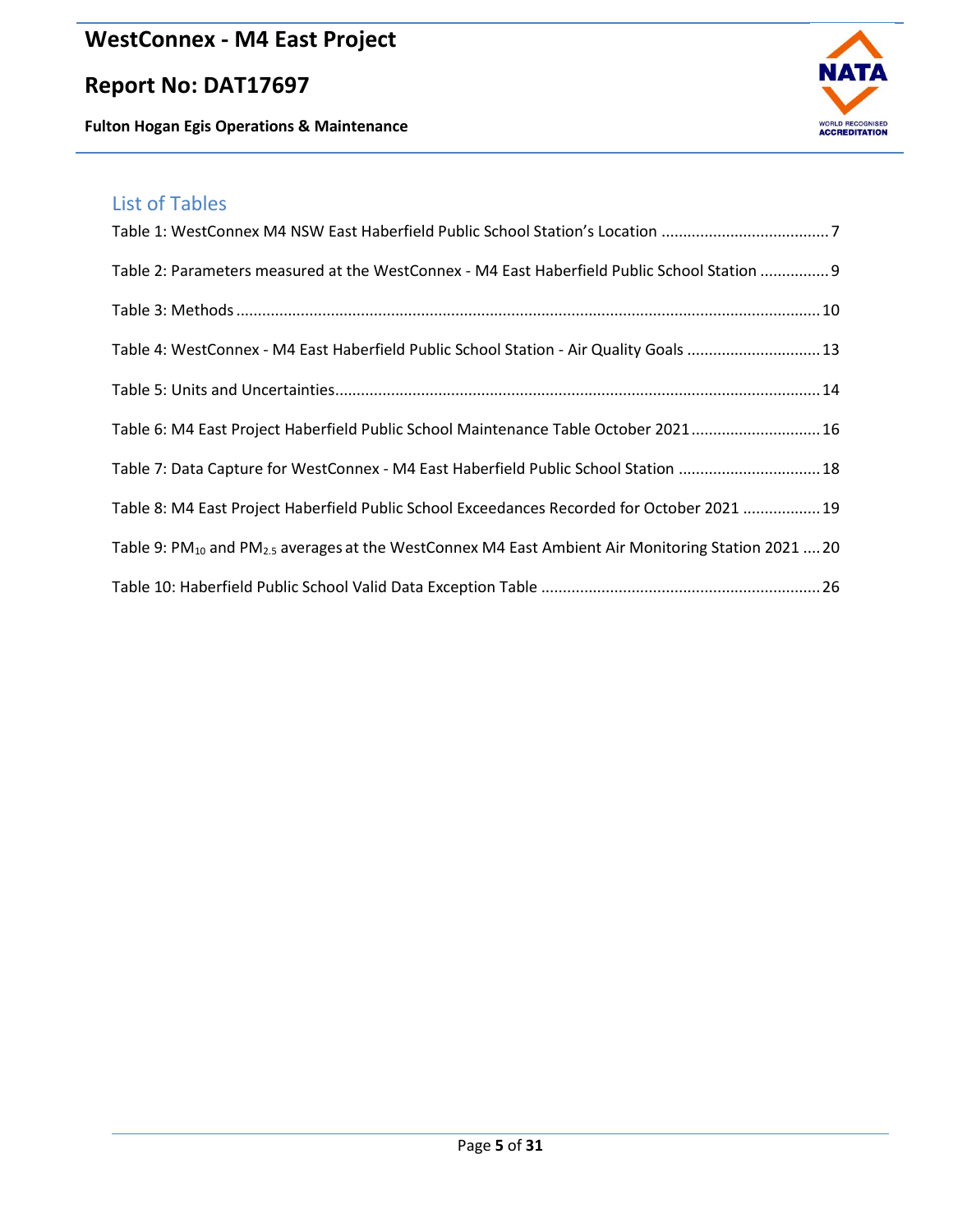### **Report No: DAT17697**

**Fulton Hogan Egis Operations & Maintenance**



### <span id="page-5-0"></span>**Executive Summary**

The WestConnex - M4 East Project connects Sydney's west and south-west with the Sydney Airport and the Port Botany precinct. It comprises two new three-lane tunnels of approximately 5.5km that feature various ventilation plant and equipment and air quality monitors to ensure pollutants do not exceed the targets and limits set by the Minster's Conditions of Approval.

M4 East air quality is monitored by hundreds of sensors and measures various pollutants across three mains areas:

- *Ambient air* air quality in the areas around the M4 tunnels
- *Ventilation* air quality around the ventilation stacks
- *In Tunnel* air quality inside the tunnels and portals (entrances to the tunnel)

This Monthly Ambient Air Quality Monitoring Report details ambient air measurements. It is part of the commitment to the Minister and the community to report air quality measurements in real time (raw data as the measurements occur) as well as validated reports. It is important to re-publish the data in reports because the raw data needs to be checked and collated by approved air quality experts and 'translated' into a format that is easy to understand and can be interpreted by both experts and lay people.

This report details results at one external ambient air quality monitoring station located at Haberfield Public School between 1<sup>st</sup> October 2021 and 31<sup>st</sup> October 2021.

#### *Report Summary*

Air quality sensors and related equipment were operating for the full month although there were some instrumentation issues (called 'Exceptions') during this time.

The data capture was below the 95% goal for some parameters in this report as shown in Table 7. The low data capture of AT 10m sensor was due to instrument faut.

There were no exceedance of the air quality goals at the WestConnex - M4 East Haberfield Public School Ambient Air Quality Monitoring station for the reporting month. Please refer to Table 8 in Section 5.2 – Air Quality Monthly Summary for further information.

The reasons for the exceptions are reported in Table 10 and were mainly due to equipment requiring adjustment.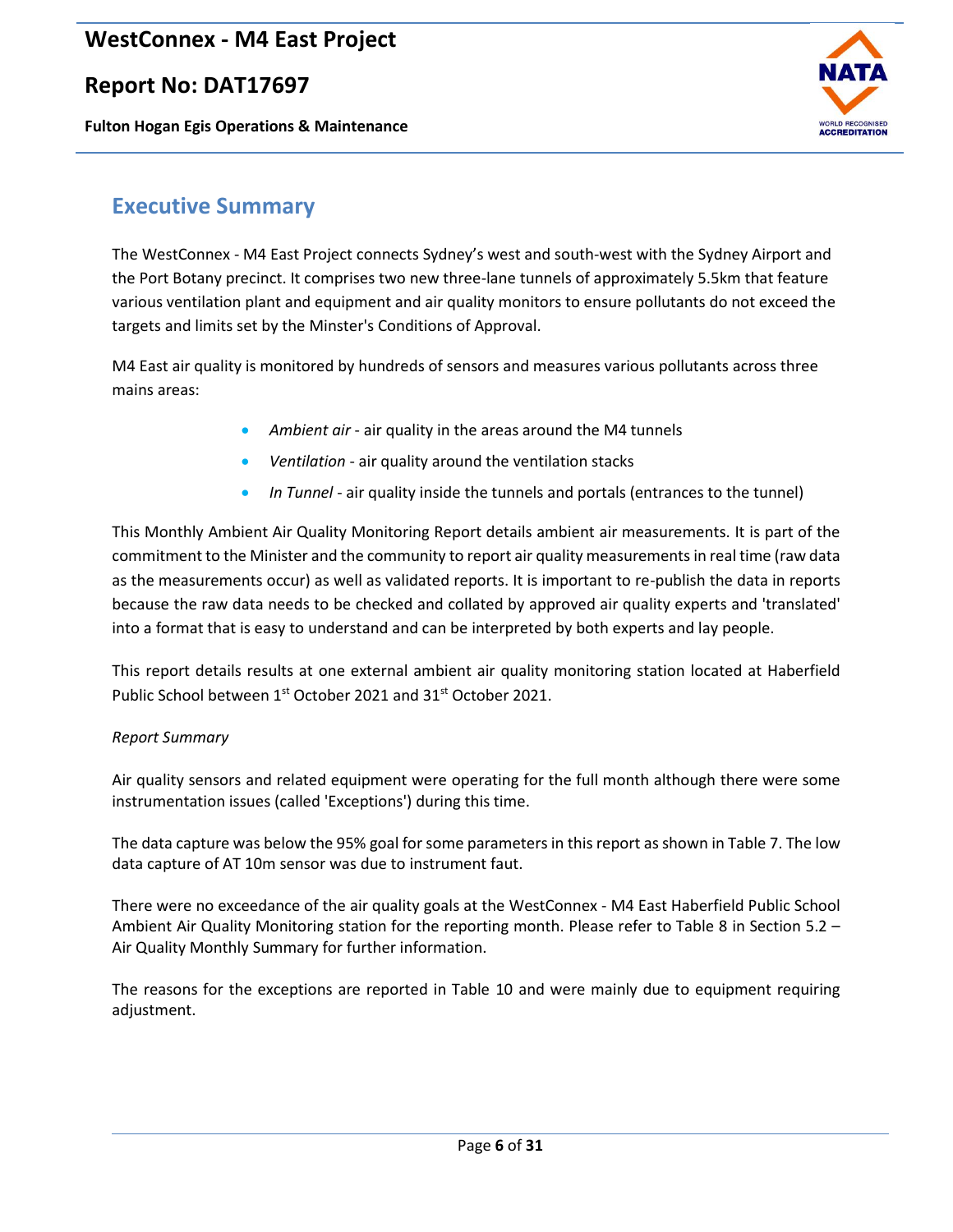### **Report No: DAT17697**

**Fulton Hogan Egis Operations & Maintenance**



## <span id="page-6-0"></span>**1.0 Introduction**

Ecotech Pty Ltd was commissioned by Fulton Hogan Egis Operations & Maintenance (FHEOM) to provide monitoring and data reporting for the WestConnex - M4 East Haberfield Public School ambient air quality and weather monitoring station, located as detailed in Table 1. Ecotech commenced data collection in December 2017.

This report presents the available data for October 2021.

The data presented in this report:

- Describes air quality measurements;
- Compares monitoring results;
- Has been quality assured;
- Complies with NATA accreditation requirements, where applicable.

# <span id="page-6-2"></span><span id="page-6-1"></span>**2.0 Monitoring and Data Collection**

#### **2.1. Siting Details**

WestConnex - M4 East Haberfield Public School station's location shows in Table 1 below.

#### <span id="page-6-3"></span>**Table 1: WestConnex M4 NSW East Haberfield Public School Station's Location**

| <b>Site Name</b>         | <b>Geographical Coordinates</b> | <b>Height Above Sea Level</b><br>(m) |
|--------------------------|---------------------------------|--------------------------------------|
| Haberfield Public School | 33°52'45.70"S, 151°8'4.01"E     |                                      |

A siting audit to assess sites for compliance with *AS/NZS 3580.1.1:2016* has been completed at WestConnex - M4 East Haberfield Public School station on 04/11/20.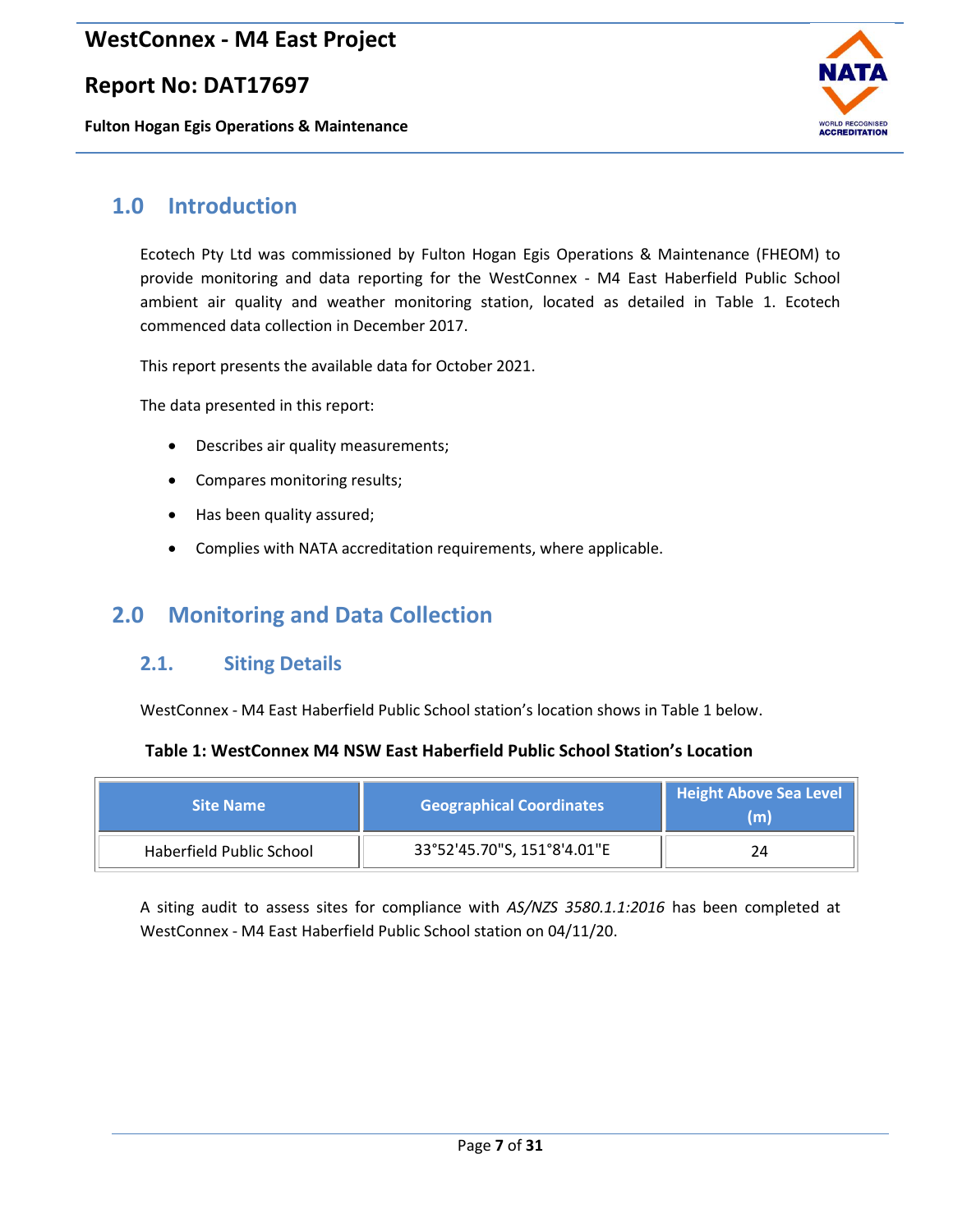# **Report No: DAT17697**

**Fulton Hogan Egis Operations & Maintenance**





<span id="page-7-1"></span>**Figure 1: WestConnex - M4 East Haberfield Public School Station's Location**

### <span id="page-7-0"></span>**2.2. Monitored Parameters**

Table 2 below details the parameters monitored and the instruments used at the WestConnex - M4 East Haberfield Public School Station. Appendix 1 defines any abbreviated parameter names used throughout the report.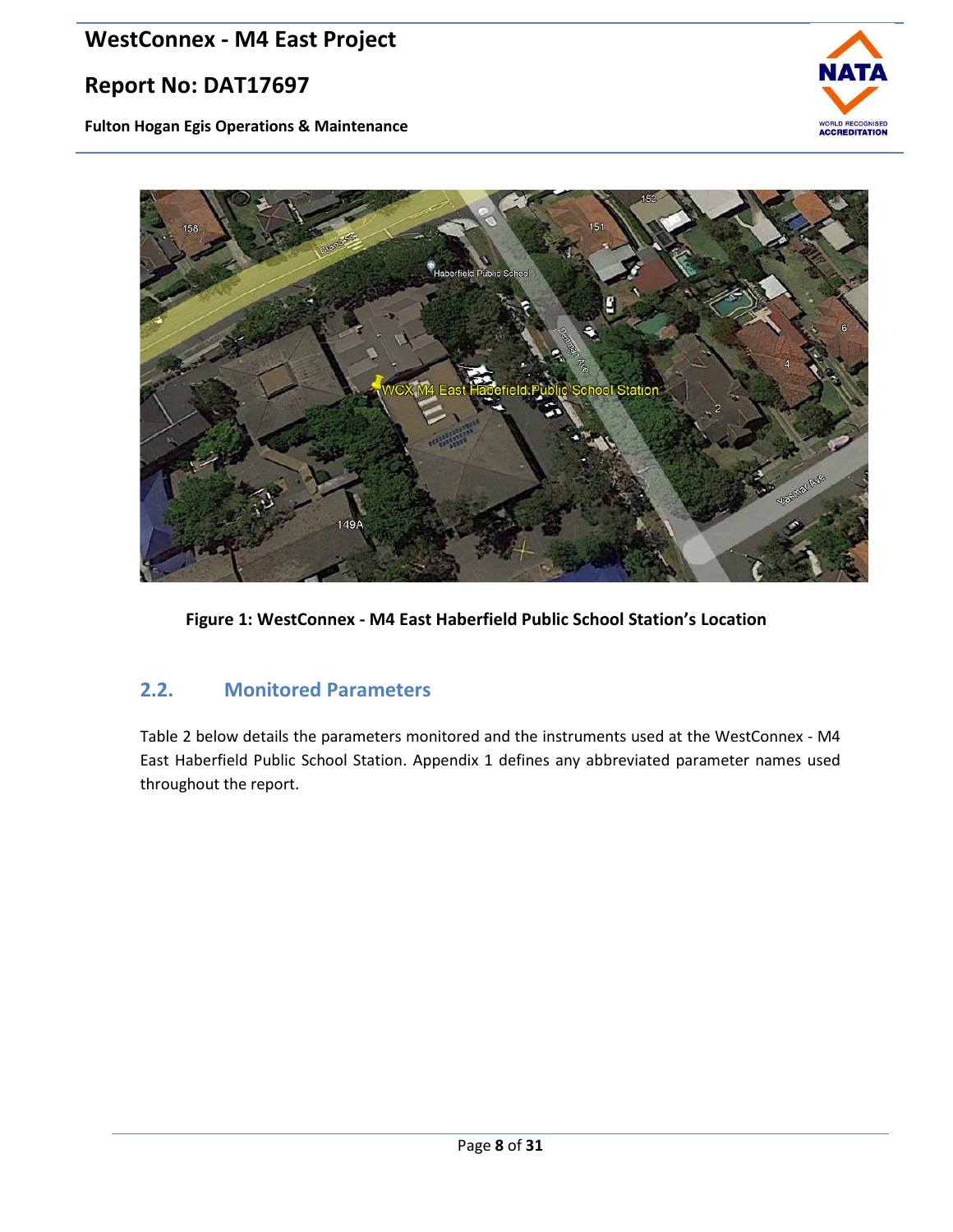**Fulton Hogan Egis Operations & Maintenance**



#### <span id="page-8-0"></span>**Table 2: Parameters measured at the WestConnex - M4 East Haberfield Public School Station**

| <b>Parameter Measured</b>                          | <b>Instrument and Measurement Technique</b>                                | <b>Elevation</b> |
|----------------------------------------------------|----------------------------------------------------------------------------|------------------|
| CO                                                 | Ecotech Serinus 30 - NDIR gas filter<br>correlation infrared photometry    | 2 <sub>m</sub>   |
| NO, NO <sub>2</sub> , NO <sub>x</sub>              | Ecotech Serinus 40 - gas phase<br>chemiluminescence                        | 2 <sub>m</sub>   |
| PM <sub>2.5</sub>                                  | Met One BAM 1020 - Beta ray<br>attenuation                                 | 2 <sub>m</sub>   |
| $PM_{10}$                                          | Thermo - 1400 ab TEOM (Tapered<br><b>Element Oscillating Microbalance)</b> | 2m               |
| <b>Differential Temperature</b><br>(Elevation 2m)  | Met One 062MP                                                              | 2 <sub>m</sub>   |
| <b>Differential Temperature</b><br>(Elevation 10m) | Met One 062MP                                                              | 10 <sub>m</sub>  |
| Wind Speed<br>(Horizontal, elevation 10m)          | Gill Windsonic Op3                                                         | 10 <sub>m</sub>  |
| Wind Direction (elevation 10m)                     | Gill Windsonic Op3                                                         | 10 <sub>m</sub>  |
| Sigma                                              | Calculation                                                                |                  |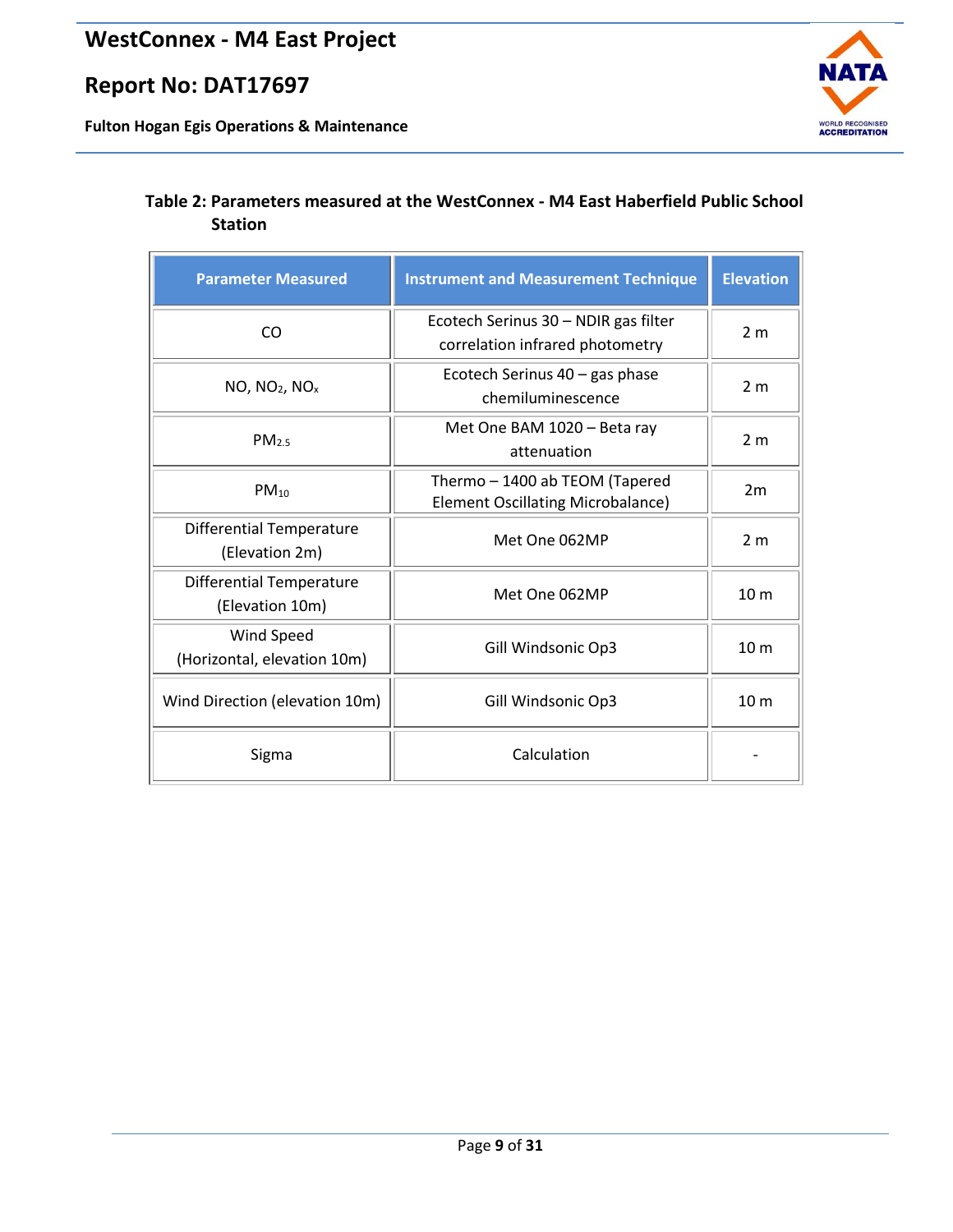**Fulton Hogan Egis Operations & Maintenance**

<span id="page-9-2"></span>

### <span id="page-9-0"></span>**2.3. Data Collection Methods**

[Table](#page-9-2) 3 below shows the methods used for [data collection.](#page-9-2) 

#### <span id="page-9-1"></span>**Table 3: Methods**

| <b>Parameter</b><br><b>Measured</b>   | <b>Data Collection Methods</b><br><b>Used</b> | <b>Description of Method</b>                                                                                                                                                                                                     |
|---------------------------------------|-----------------------------------------------|----------------------------------------------------------------------------------------------------------------------------------------------------------------------------------------------------------------------------------|
| NO, NO <sub>2</sub> , NO <sub>x</sub> | AS 3580.5.1 - 2011                            | Methods for sampling and analysis of ambient air - Method<br>5.1: Determination of oxides of nitrogen-Chemiluminescence<br>method                                                                                                |
| CO                                    | AS 3580.7.1 - 2011                            | Methods for sampling and analysis of ambient air. Method 7.1:<br>Determination of carbon monoxide-Direct-reading<br>instrumental method                                                                                          |
| PM <sub>10</sub> (TEOM)               | AS 3580.9.8-2008                              | Methods for sampling and analysis of ambient air. Method 9.8:<br>Determination of suspended particulate matter - PM <sub>10</sub><br>continuous direct mass method using a tapered element<br>oscillating microbalance analyser. |
| PM <sub>2.5</sub> (BAM 1020)          | AS/NZS 3580.9.12-2013 <sup>1</sup>            | Methods for sampling and analysis of ambient<br>Air - Method 9.12: Determination of suspended<br>particulate matter-PM <sub>2.5</sub> beta attenuation<br>monitors                                                               |
| Vector Wind Speed<br>(Horizontal)     | AS 2923-1987 <sup>2</sup>                     | Methods for sampling and analysis of ambient air. Method 14:<br>Meteorological monitoring for ambient air quality monitoring<br>applications                                                                                     |
| Vector Wind<br>Direction              | AS 2923-1987 <sup>3</sup>                     | Methods for sampling and analysis of ambient air. Method 14:<br>Meteorological monitoring for ambient air quality monitoring<br>applications                                                                                     |
| Sigma                                 | AS 2923-1987 <sup>3</sup>                     | Methods of sampling and analysis of ambient air. Method 14:<br>Meteorological monitoring for ambient air quality monitoring<br>applications                                                                                      |
| Atmospheric<br>Temperature            | USEPA (2000) EPA 454/R-<br>$99 - 005^3$       | Methods for sampling and analysis of ambient air. Method 14:<br>Meteorological monitoring for ambient air quality monitoring<br>applications                                                                                     |

 $1$  As approved by the Department of Planning and Environment on  $8<sup>th</sup>$  September 2017.

 $^2$  Superseded by AS/NZ 3580.14 2014 but specifically referenced in ministerial conditions.

 $3$  Superseded by AS/NZ 3580.14 2014 but specifically referenced in ministerial conditions.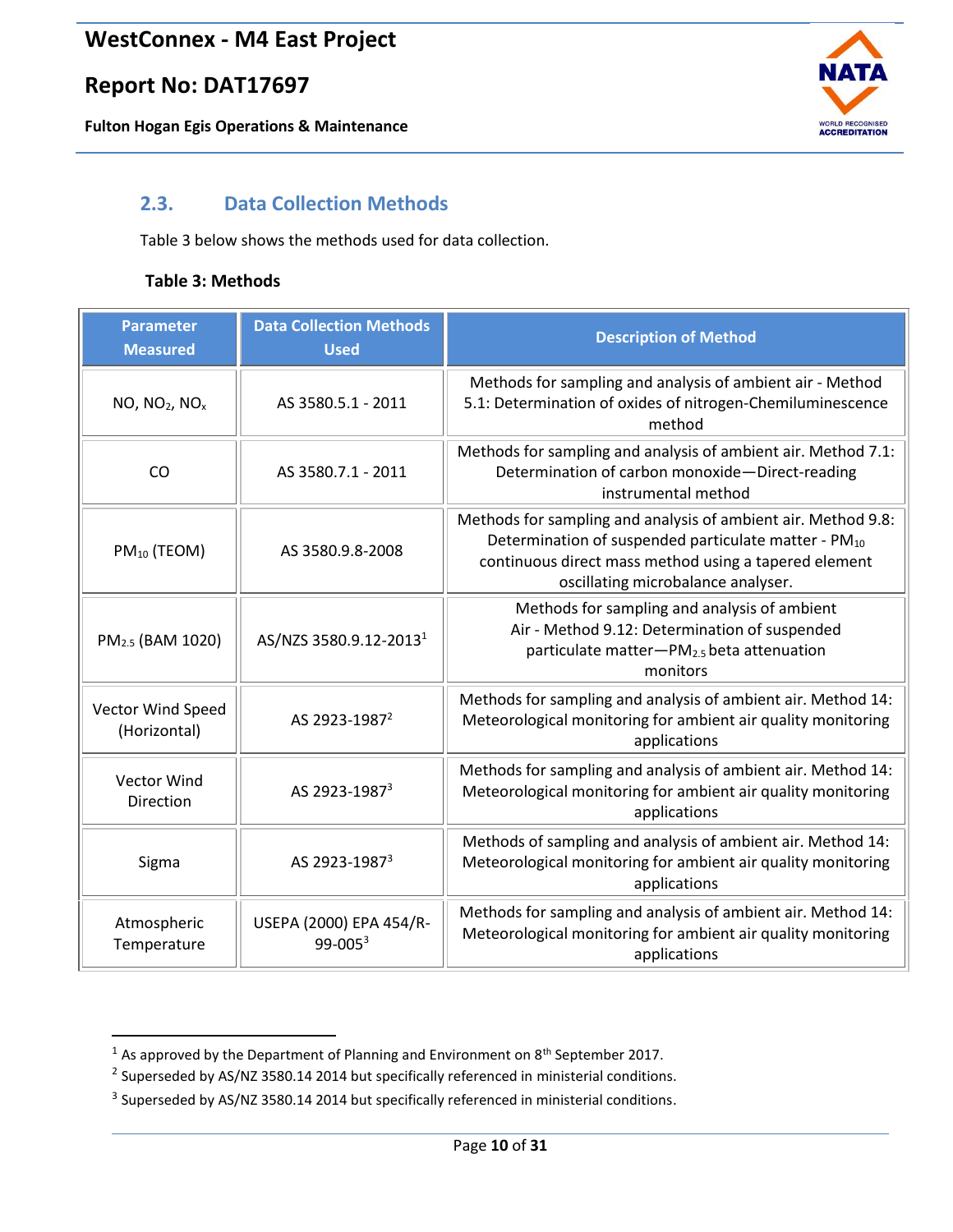### **Report No: DAT17697**

**Fulton Hogan Egis Operations & Maintenance**



Note: Two different measurement techniques are used for monitoring  $PM_{10}$  and  $PM_{2.5}$  at the WestConnex - M4 East Project Station. Studies conducted in Canada, the United States and other countries have found that the Tapered Element Oscillating Microbalance (TEOM) monitors can under report concentrations compared to the Beta Attenuation Monitors (BAM), especially when the air contains a large proportion of semi-volatile particulate matter, which may be the case during cooler seasons when the air contains less coarse dust and a greater proportion of semivolatile organic compounds such as those associated with wood smoke. As a result, it is normal to see occasional periods where  $PM_{10}$  <  $PM_{2.5}$  and this situation does not necessarily indicate a fault with either instrument.

#### <span id="page-10-0"></span>**2.3.1. Data Acquisition**

Data acquisition is performed using a PC based WinAQMS logger (using WinAQMS<sup>®</sup> Version 2.0) situated at each of the monitoring sites. Each logger is equipped with a 3G modem for remote data collection. The recorded data is remotely collected from the Air Quality Monitoring Station (AQMS) loggers on a daily basis (using Airodis™ version 5.1) and stored at Ecotech's Environmental Reporting Services (ERS) department in Melbourne, Australia. Data samples are logged in 5-minute intervals.

### <span id="page-10-2"></span><span id="page-10-1"></span>**2.4. Data Validation and Reporting**

#### **2.4.1. Validation**

The Ecotech ERS department performs daily data checks to ensure maximum data capture rates are maintained. Any equipment failures are communicated to the responsible field engineers for urgent rectification. Ecotech ERS maintains two distinct databases containing non-validated and validated data respectively.

The validated database is created by duplicating the non-validated database and then flagging data affected by instrument faults, calibrations and other maintenance activities. The data validation software requires the analyst to supply a valid reason (e.g., backed by maintenance notes, calibration sheets etc.) in the database for flagging any data as invalid.

Details of all invalid or missing data are recorded in the Valid Data Exception Tables.

Validation is performed by the analyst, and the validation is reviewed. Graphs and tables are generated based on the validated five minutes and one-hour data as appropriate.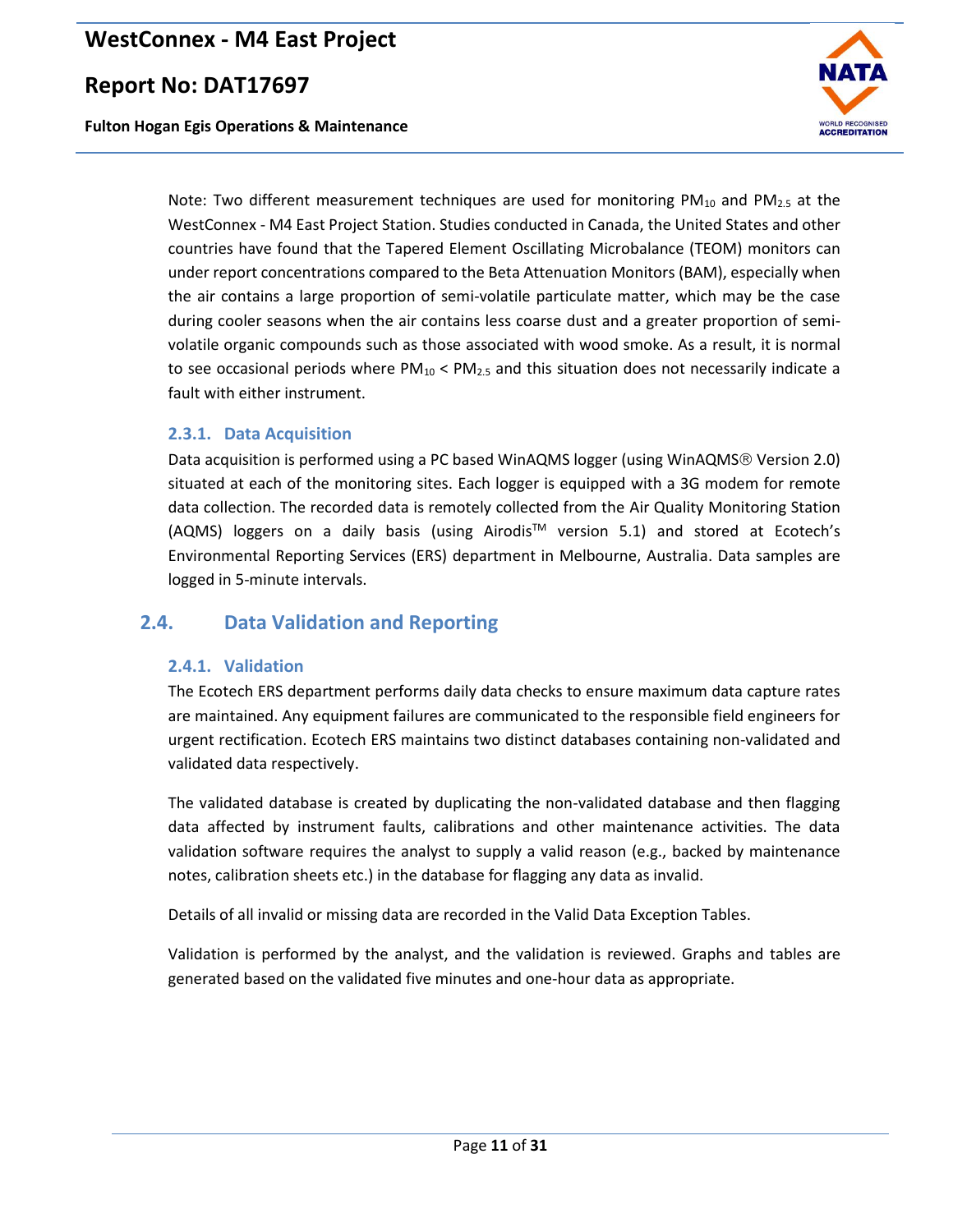## **Report No: DAT17697**

**Fulton Hogan Egis Operations & Maintenance**



#### <span id="page-11-0"></span>**2.4.2. Reporting**

Data is reported in one Microsoft Excel format file named:

• *WestConnex\_M4\_Haberfield School\_ Monthly Data Report\_ October 2021.xls*

Excel file consists of 5 worksheets:

- 1. Cover
- 2. 5 Minute Data
- 3. 1 Hour Data
- 4. 24-hour Data
- 5. Valid Data Exception Report

The data contained in this report is based on Australian Eastern Standard Time.

All averages are calculated from the five-minute and the one-hour data. Averages are based on a minimum of 75% valid readings within the averaging period. Where data capture is low for a particular parameter, summary values (e.g., monthly maximum and minimum) may be based on less than 75% valid samples. The reader should use caution when interpreting these values as they may not be representative of conditions for the entire sample period.

Averaging periods of eight hours or less are reported for the end of the period, i.e., the hourly average 02:00am is for the data collected from 1:00am to 2:00am. One-hour averages are calculated based on a clock hour. One day averages are calculated based on calendar days.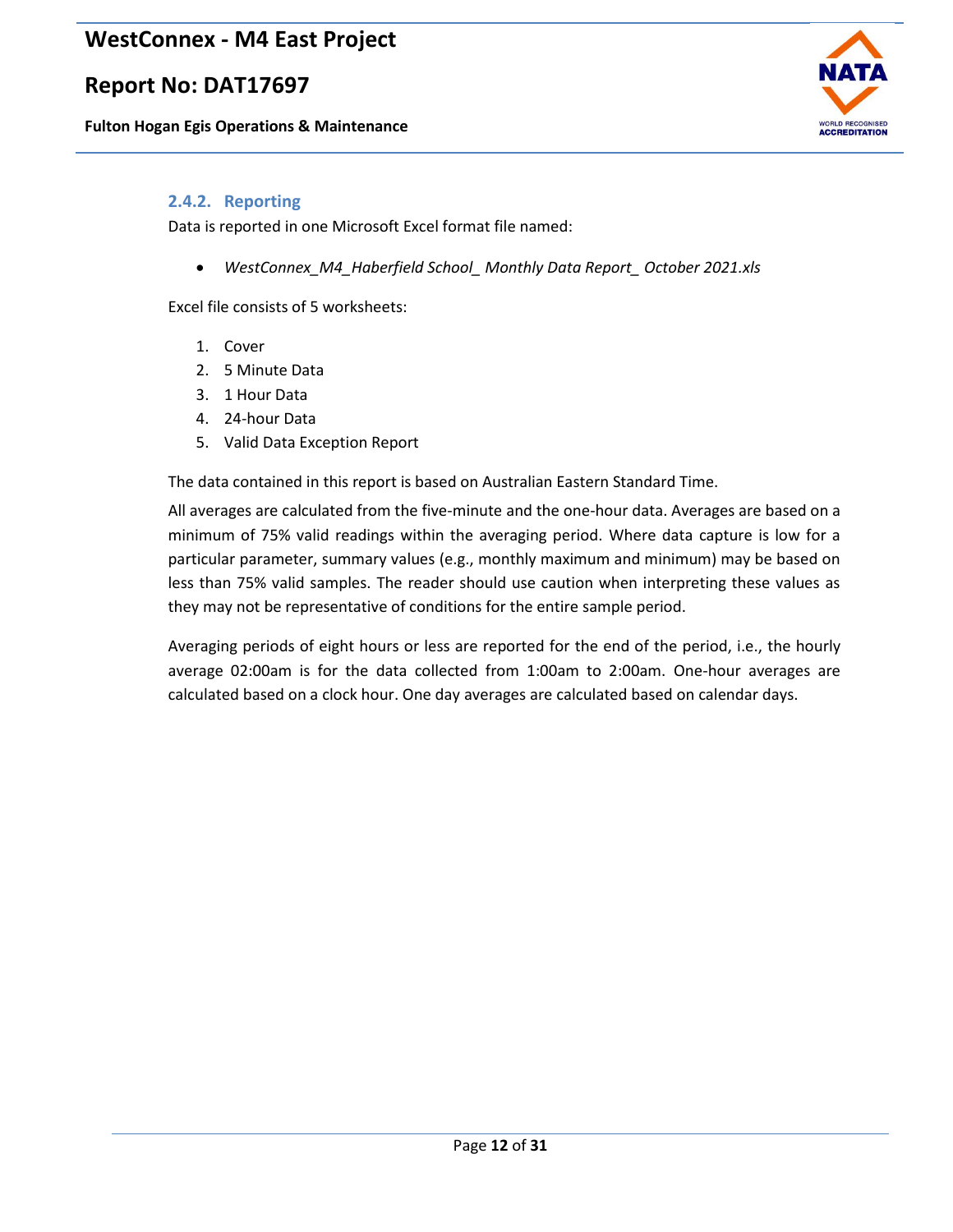### **Report No: DAT17697**

**Fulton Hogan Egis Operations & Maintenance**



# <span id="page-12-0"></span>**3.0 Air Quality Goals**

The air quality goals and criteria for pollutants monitored at the WestConnex - M4 East Haberfield Public School station are based on SSI 6307 Planning Approval Condition E9. The air quality goals and criteria are shown in Table 4 below.

#### <span id="page-12-1"></span>**Table 4: WestConnex - M4 East Haberfield Public School Station - Air Quality Goals**

| <b>Parameter</b>  | <b>Time Period</b>                          | <b>Goal Level</b> | <b>Units</b>           |
|-------------------|---------------------------------------------|-------------------|------------------------|
| CO                | 8 hours (rolling, based on 1-hour averages) | 9.0               | ppm                    |
| NO <sub>2</sub>   | 1 hour                                      | 0.12              | ppm                    |
| $PM_{10}$         | 1 day                                       | 50                | $\mu$ g/m <sup>3</sup> |
|                   | 1 year                                      | 25                | $\mu$ g/m <sup>3</sup> |
| PM <sub>2.5</sub> | 1 day                                       | 25                | $\mu$ g/m <sup>3</sup> |
|                   | 1 year                                      | 8                 | $\mu$ g/m <sup>3</sup> |

#### *Note:*

This table includes all valid data points that exceed the defined air quality standards. The Ambient Air Quality NEPM includes a provision for excluding 1-day  $PM_{10}$  or  $PM_{2.5}$  averages associated with "exceptional events" from the total exceedances of the Air Quality standard. The definition of an "exceptional event" is included below for reference. It is the responsibility of the end user of this data to evaluate whether any reported exceedances are associated with exceptional events and are eligible to be excluded from the exceedance total. Monitoring and reporting of exceedances during the operational project will be in accordance with the Planning Approval Conditions E10, E11 and E12.

As per the Ambient Air Quality NEPM, *Exceptional event* means a fire or dust occurrence that adversely affects air quality at a particular location, and causes an exceedance of 1 day average standards in excess of normal historical fluctuations and background levels, and is directly related to: bushfire; jurisdiction authorised hazard reduction burning; or continental scale windblown dust.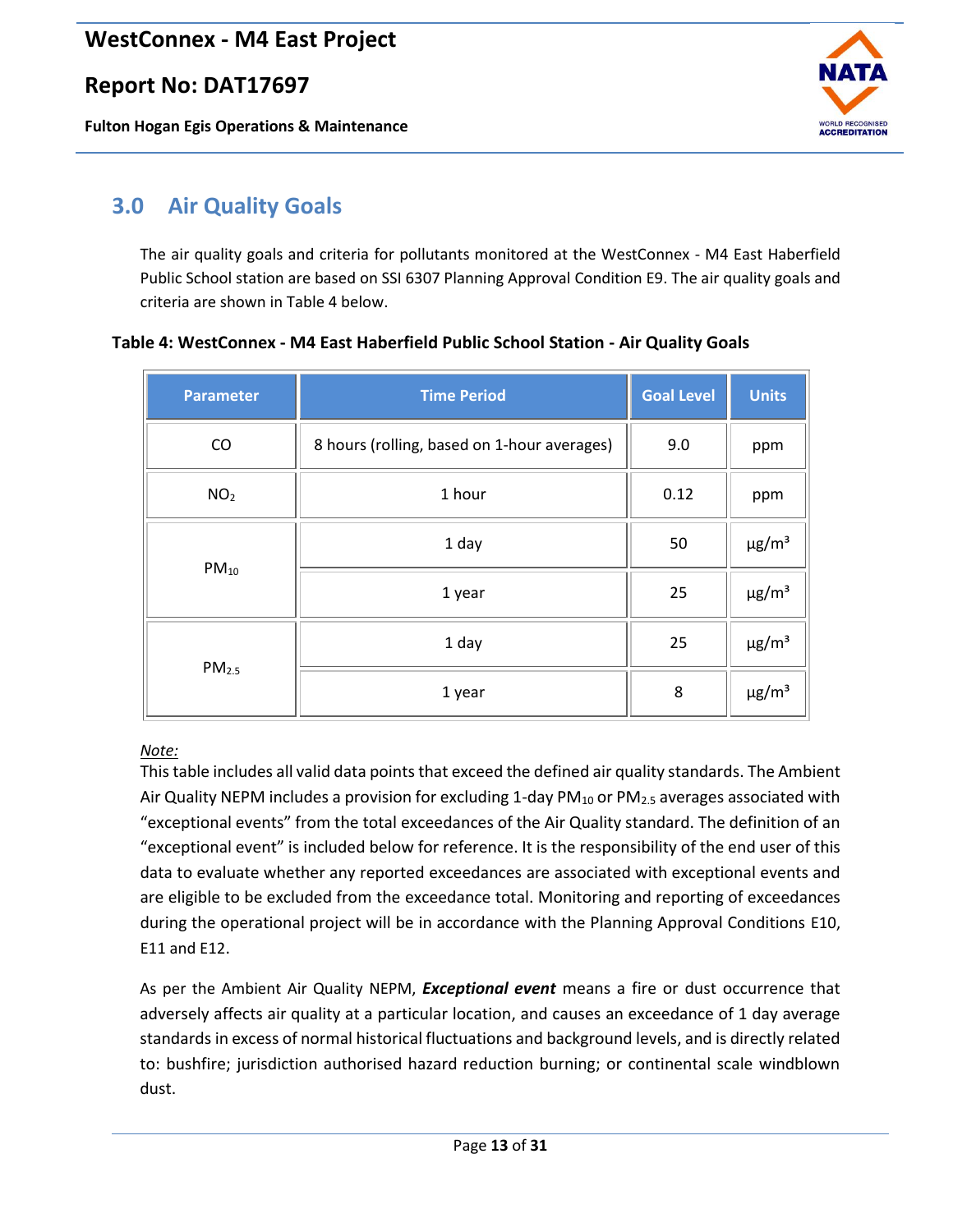### **Report No: DAT17697**

**Fulton Hogan Egis Operations & Maintenance**



# <span id="page-13-0"></span>**4.0 Calibrations and Maintenance**

### <span id="page-13-1"></span>**4.1. Units and Uncertainties**

The uncertainties for each parameter have been determined by the manufacturer's tolerance limits of the equipment's parameters, and by the data collection standard method.

The reported uncertainties are expanded uncertainties, calculated using coverage factors which give a level of confidence of approximately 95%.

#### <span id="page-13-2"></span>**Table 5: Units and Uncertainties**

| <b>Parameter</b>               | <b>Units</b>           | <b>Resolution</b>          | <b>Uncertainty</b>                                                                                                                                                                      | <b>Measurement Range<sup>4</sup></b>                                                                                                   |
|--------------------------------|------------------------|----------------------------|-----------------------------------------------------------------------------------------------------------------------------------------------------------------------------------------|----------------------------------------------------------------------------------------------------------------------------------------|
| NO, NO <sub>x</sub> (S40)      | ppm                    | 0.001 ppm                  | $\pm$ (6% of reading + 0.011 ppm)<br>k factor of $2.0$                                                                                                                                  | 0 to $0.5$ ppm<br>$LDL = 0.0004$ ppm                                                                                                   |
| NO <sub>2</sub> (S40)          | ppm                    | 0.001 ppm                  | $\pm$ (6% of reading + 0.011 ppm)<br>k factor of $2.0$                                                                                                                                  | 0 to $0.5$ ppm<br>$LDL = 0.0004$ ppm                                                                                                   |
| CO (S30)                       | ppm                    | $0.1$ ppm                  | $\pm$ (7% of reading + 0.8 ppm)<br>k factor of 2.0                                                                                                                                      | 0 to 50 ppm<br>$LDL = 0.04$ ppm                                                                                                        |
| PM <sub>2.5</sub><br>(BAM1020) | $\mu$ g/m <sup>3</sup> | $1 \mu g/m^3$              | 24Hr: $\pm$ (5.5% of reading + 4.0 $\mu$ g/m <sup>3</sup> )<br>(in range 0 - 100 $\mu$ g/m <sup>3</sup> )<br>Hr: $\pm$ (8% of reading + 8.0 $\mu$ g/m <sup>3</sup> )<br>k factor of 2.0 | 0 to 1000 $\mu$ g/m <sup>3</sup><br>LDL <sub>24hr</sub> = 1.0 $\mu$ g/m <sup>3</sup><br>LDL <sub>hr</sub> = 4.8 $\mu$ g/m <sup>3</sup> |
| PM <sub>10</sub> (TEOM)        | $\mu$ g/m <sup>3</sup> | $0.1 \,\mathrm{\mu g/m^3}$ | $\pm$ 5.0 $\mu$ g/m <sup>3</sup> or 3.6% of reading,<br>whichever is the greater<br>K factor of 2.0                                                                                     | 0 to 1 $g/m^3$<br>LDL = $5 \mu g/m^3$                                                                                                  |
| <b>Vector Wind</b><br>Speed    | m/s                    | $0.1 \, \text{m/s}$        | $\pm$ 0.4 m/s or 2 % of reading,<br>whichever is greater<br>K factor of 2.0                                                                                                             | 0 to 30 $m/s$                                                                                                                          |
| Vector Wind<br>Direction       | Deg                    | 1 deg                      | $±$ 4 deg<br>K factor of 2.0                                                                                                                                                            | 0 to 360 deg<br>Starting threshold:<br>$0 \text{ m/s}$                                                                                 |

<sup>4</sup> Uncertainties may not be calculated based on the full measurement range. The max measurement range for gas analysers is defined as the full scale (FS=Span/0.8).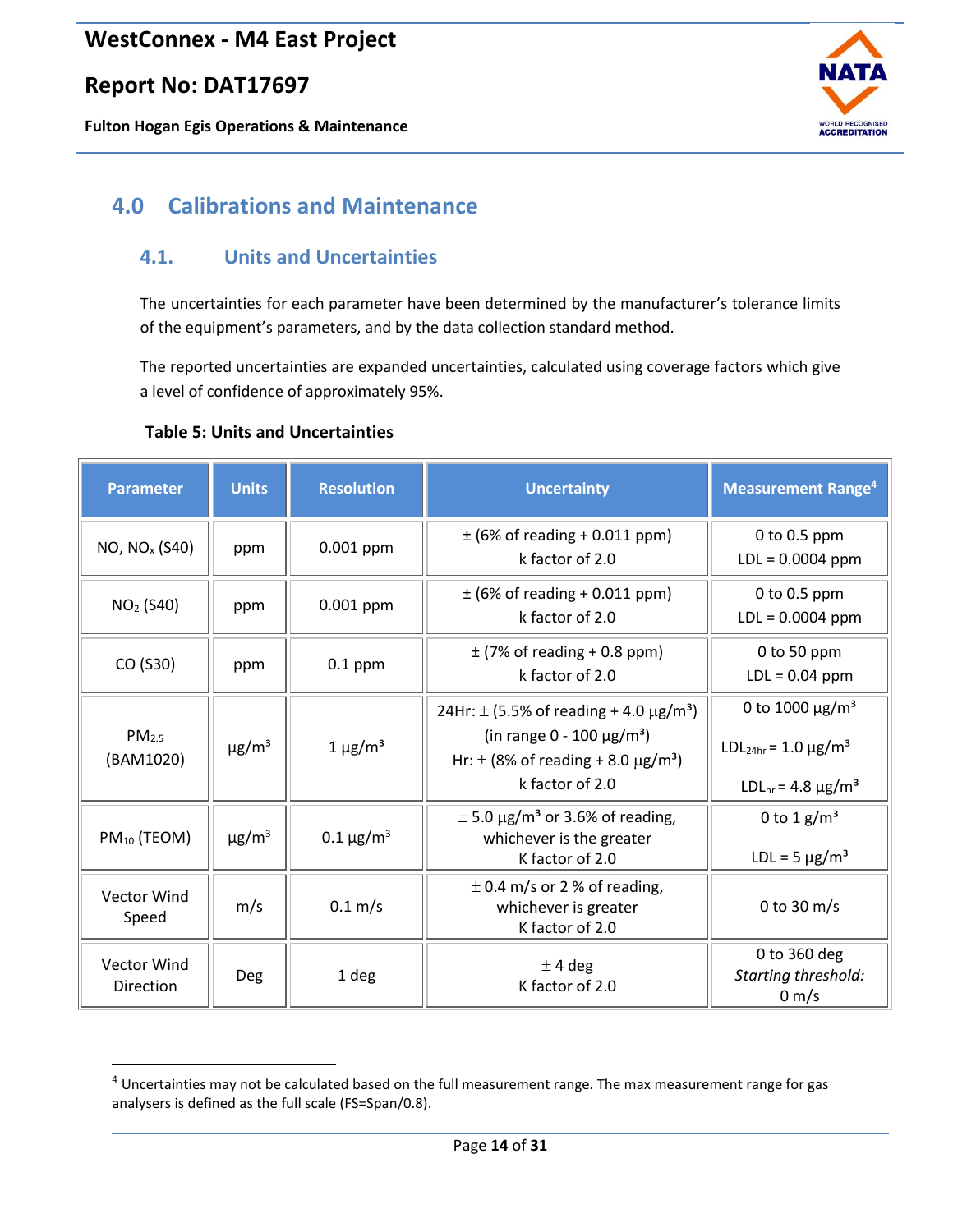# **Report No: DAT17697**

**Fulton Hogan Egis Operations & Maintenance**



| <b>Parameter</b>       | Units      | <b>Resolution</b> | <b>Uncertainty</b>                  | Measurement Range <sup>4</sup>      |
|------------------------|------------|-------------------|-------------------------------------|-------------------------------------|
| Ambient<br>Temperature | $^{\circ}$ | $0.1^{\circ}$ C   | $±0.6^{\circ}$ C<br>K factor of 2.0 | -10 $^{\circ}$ C to 50 $^{\circ}$ C |

#### <span id="page-14-1"></span><span id="page-14-0"></span>**4.2. Maintenance**

#### **4.2.1. Calibration & Maintenance Summary Tables**

The last calibrations for the following parameters were performed on the indicated dates. Data supplied after this time is subject to further validation, to be performed at the next calibration cycle.

Note: Maintenance and calibration dates may differ, as calibrations may be less frequent than scheduled maintenance visits.

Table 6 indicates when the particulate and gas and meteorological equipment were last maintained/calibrated.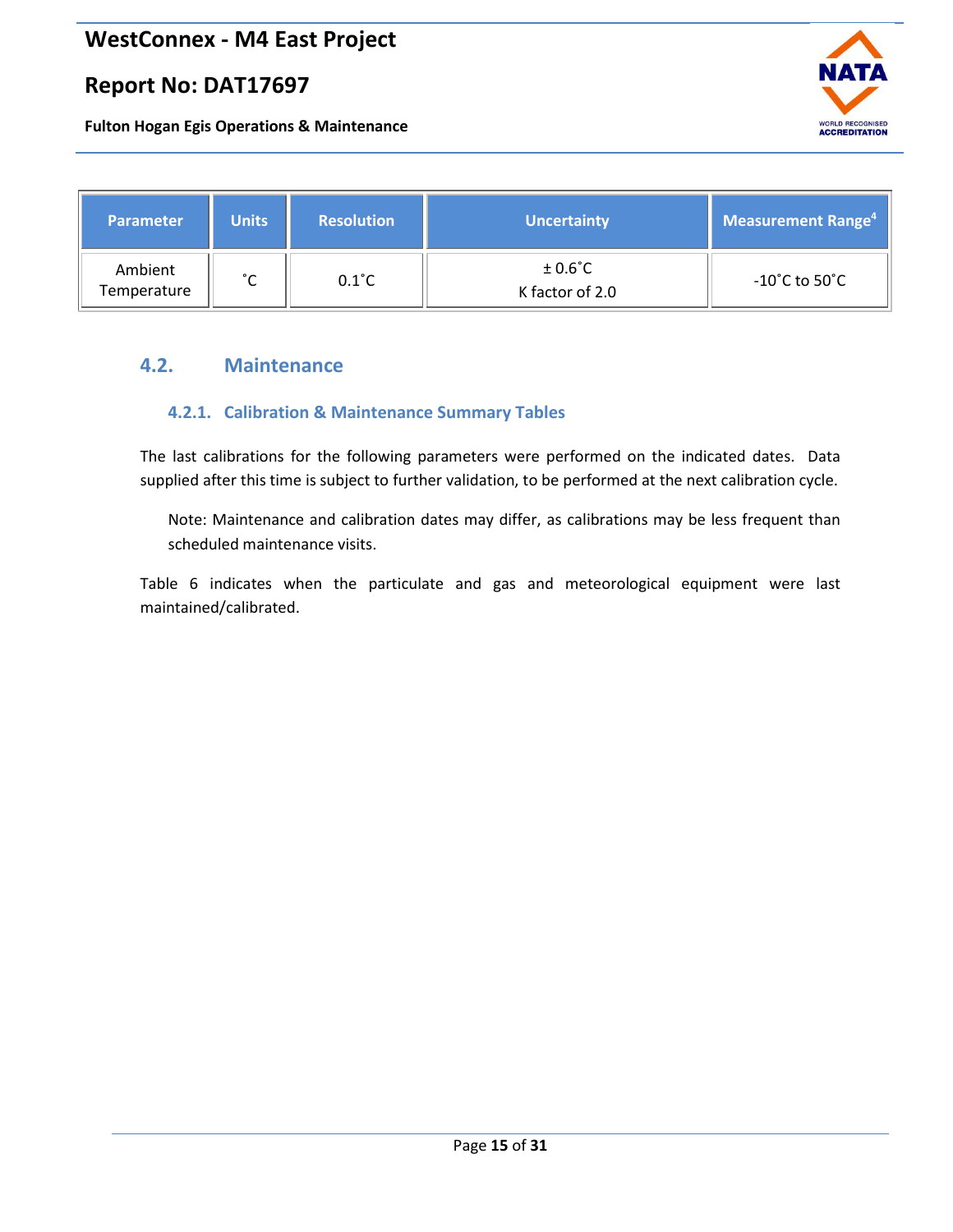**Fulton Hogan Egis Operations & Maintenance**



#### <span id="page-15-0"></span>**Table 6: M4 East Project Haberfield Public School Maintenance Table October 2021**

| <b>Parameter</b>                      | <b>Date of Last</b><br><b>Scheduled</b><br><b>Maintenance</b> | <b>Maintenance Type<sup>5</sup></b> | <b>Date of Last</b><br><b>Calibration</b> | <b>Calibration</b><br><b>Cycle</b> |  |
|---------------------------------------|---------------------------------------------------------------|-------------------------------------|-------------------------------------------|------------------------------------|--|
| NO, NO <sub>2</sub> , NO <sub>x</sub> | 07/10/21                                                      | Monthly                             | 07/10/21                                  | Monthly                            |  |
| CO                                    | 07/10/21                                                      | Monthly                             | 07/10/21                                  | Monthly                            |  |
| $PM_{10}$                             | 07/10/21                                                      | Monthly                             | 04/11/20                                  | Yearly                             |  |
| PM <sub>2.5</sub>                     | 07/10/21                                                      | Monthly                             | 07/09/21                                  | Yearly                             |  |
| WS/WD/Sigma                           | 07/10/21                                                      | Monthly                             | 01/09/20 <sup>6</sup>                     | 2 Yearly                           |  |
| Differential<br>Temperature 2m        | 07/10/21                                                      | Monthly                             | 26/05/21                                  | 6 Monthly                          |  |
| Differential<br>Temperature 10m       | 07/10/21                                                      | Monthly                             | 26/05/21                                  | 6 Monthly                          |  |

<sup>5</sup> Additional visits may have been made as required.

<sup>6</sup> Wind sensor calibrated on 01/09/20 and installed at this site on 26/05/21.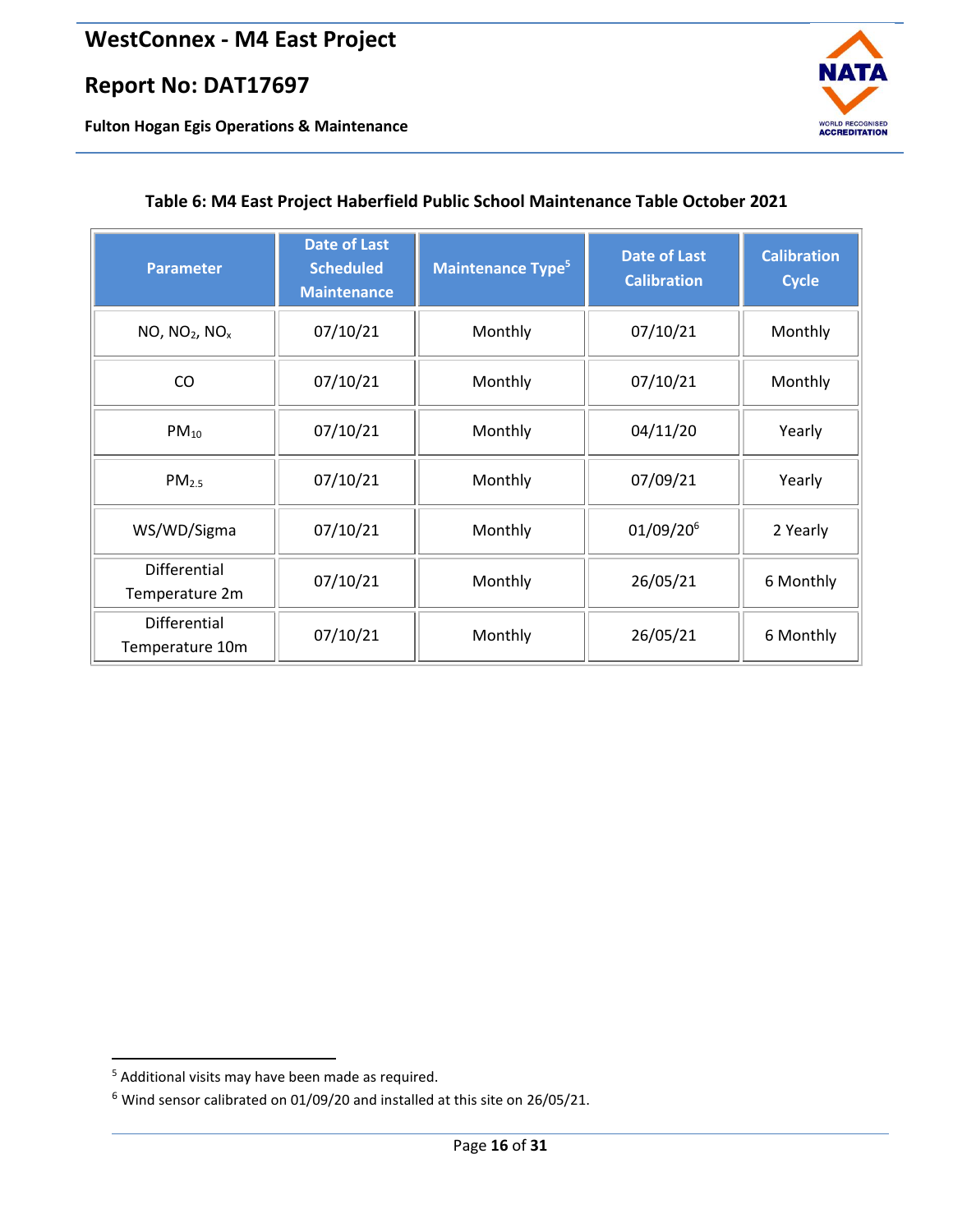### **Report No: DAT17697**

**Fulton Hogan Egis Operations & Maintenance**



# <span id="page-16-0"></span>**5.0 Results**

### <span id="page-16-1"></span>**5.1. Data Capture**

Valid data capture refers to the amount of valid data collected during the report period. It is based on 5-minute data, for gaseous and meteorological parameters and 1-hour data for particulate parameters.

The percentage of valid data captured is calculated using the following equation:

*Valid Data capture = (Reported air quality data / Total data) x 100%*

Where:

- Reported air quality data = Number of samples (instrument readings) which have been validated through a quality assured process and excludes all data errors, zero data collection due to calibration, equipment failures, planned and unplanned maintenance.
- Total data = Total number of samples (instrument readings) expected for the sampling period. Total data is calculated based on the same averaging period as "reported air quality data" and the duration of the corresponding report period. e.g., for 5-minute data collected over a month of 31 days, the total data would be equal to 12 (5-minute samples in an hour) x 24 (hours in a day)  $x$  31 (days in a month) = 8928 samples.

Table 7 below displays data capture statistics for October 2021. **Bold** values in the table indicate data capture below 95%.

Details of all invalid or missing data affecting data capture are included in the Valid Data Exception Table, see section 6.0.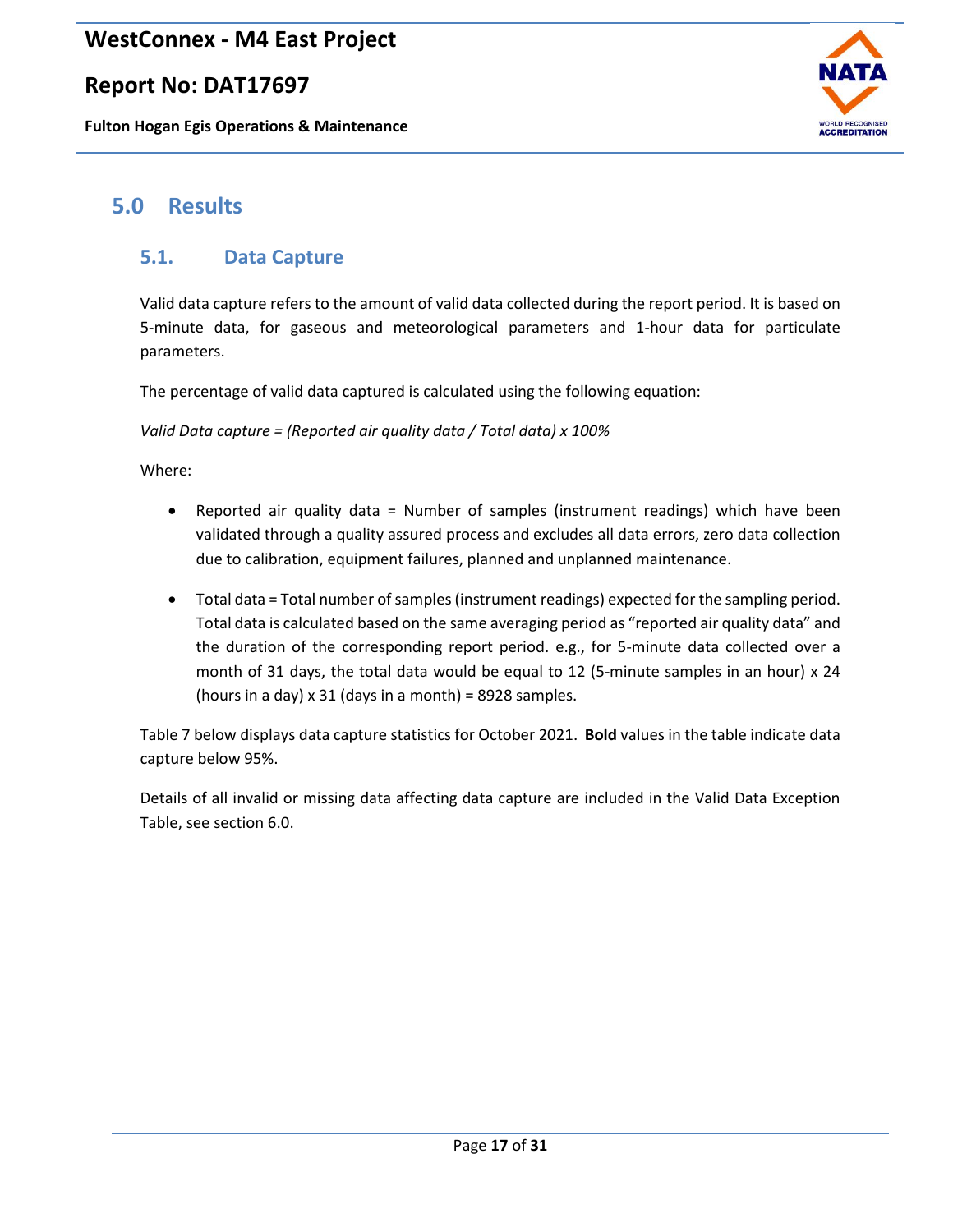**Fulton Hogan Egis Operations & Maintenance**



### <span id="page-17-0"></span>**Table 7: Data Capture for WestConnex - M4 East Haberfield Public School Station**

| <b>Parameter</b>                      | Data Capture (%) |  |
|---------------------------------------|------------------|--|
| PM <sub>2.5</sub>                     | 99.6             |  |
| $PM_{10}$                             | 99.4             |  |
| CO                                    | 95.3             |  |
| NO, NO <sub>2</sub> , NO <sub>x</sub> | 97.2             |  |
| WS, WD, Sigma                         | 99.6             |  |
| AT <sub>2m</sub>                      | 99.6             |  |
| AT 10m                                | 0.0              |  |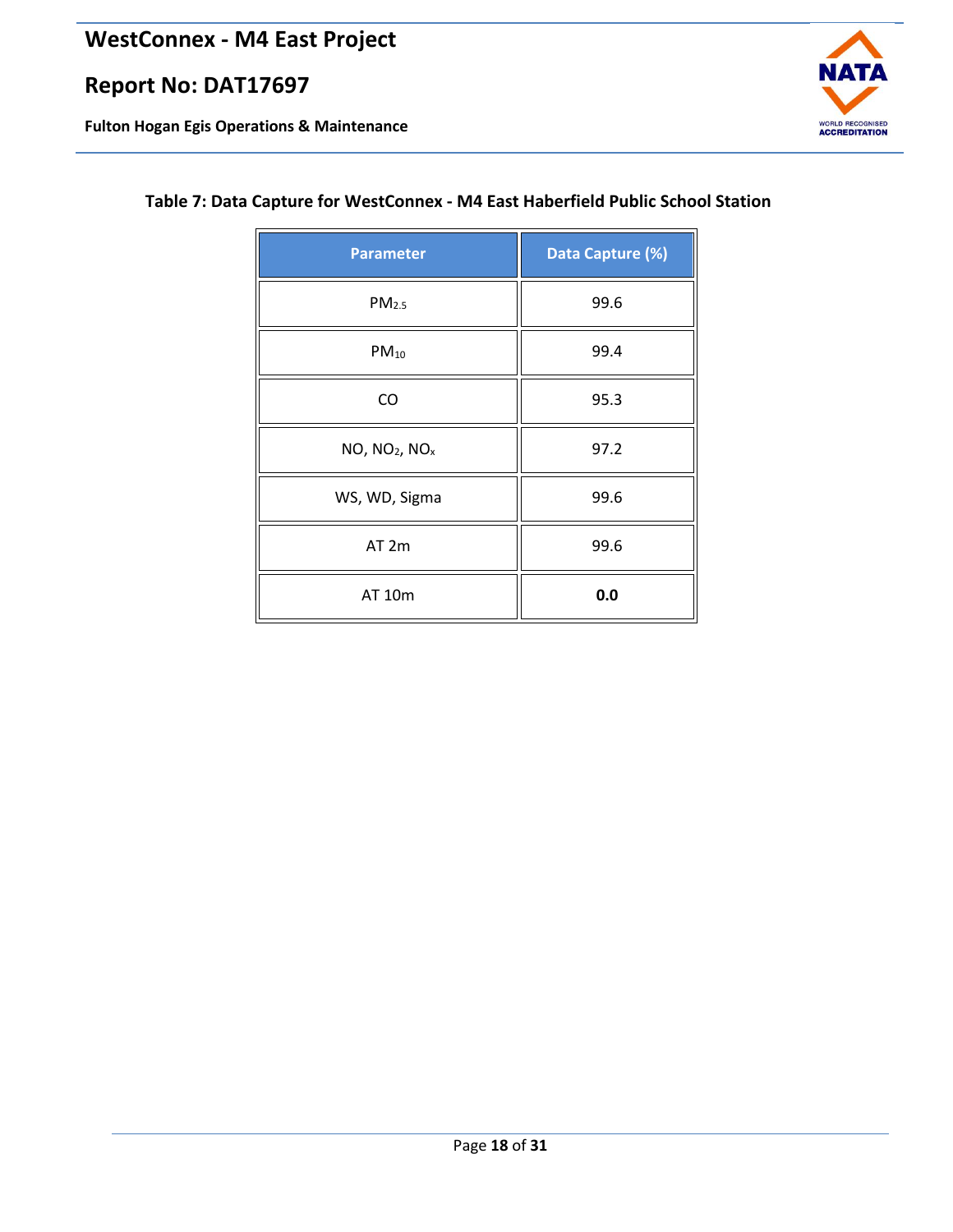**Fulton Hogan Egis Operations & Maintenance**



### <span id="page-18-0"></span>**5.2. Air Quality Monthly Summary**

Table 8 below includes a summary of any exceedances recorded at the WestConnex - M4 East Haberfield Public School Station during the reported period<sup>7</sup>.

#### <span id="page-18-1"></span>**Table 8: M4 East Project Haberfield Public School Exceedances Recorded for October 2021**

| <b>Parameter</b>                | <b>Time Period</b>  | <b>Value of</b><br><b>Exceedance</b> | Date of<br><b>Exceedance</b> |
|---------------------------------|---------------------|--------------------------------------|------------------------------|
| $NO2$ (ppm)                     | 1 hour              |                                      |                              |
| CO (ppm)                        | 8-hour rolling      |                                      |                              |
| $PM_{10} (\mu g/m^3)$           | 24-hour             |                                      |                              |
|                                 | Annual <sup>8</sup> |                                      |                              |
|                                 | 24-hour             |                                      |                              |
| $PM_{2.5}$ (µg/m <sup>3</sup> ) | Annual <sup>9</sup> |                                      |                              |

 $7$  Exceedances are based on the decimal places reported.

 $^8$  Insufficient data to report annual average in 2021, any exceedances will be included in December 2021 report.

<sup>&</sup>lt;sup>9</sup> Insufficient data to report annual average in 2021, any exceedances will be included in December 2021 report.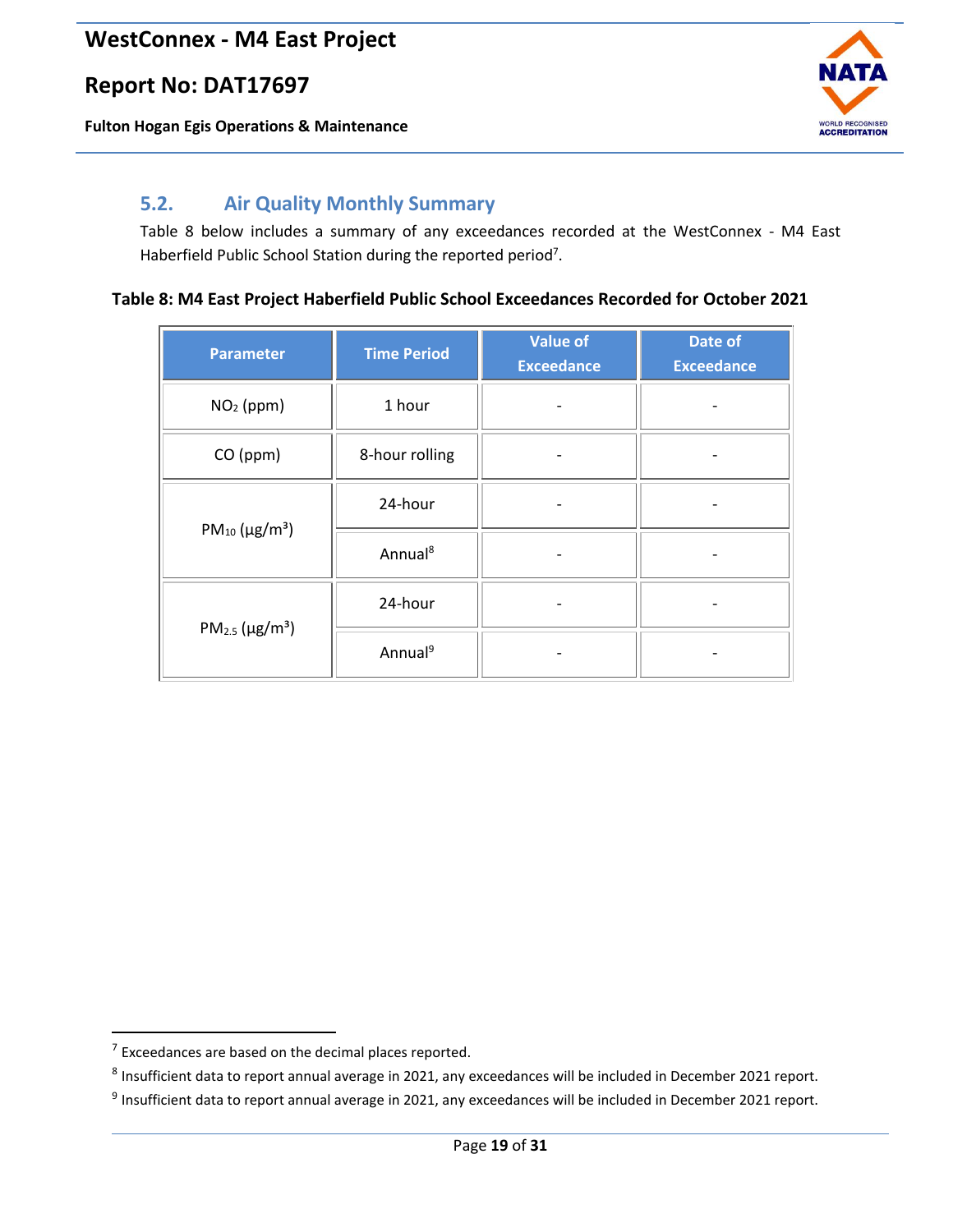### **Report No: DAT17697**

**Fulton Hogan Egis Operations & Maintenance**



### <span id="page-19-1"></span><span id="page-19-0"></span>**5.3. Tabulated data**

#### **5.3.1. Annual average**

[Table 9](#page-19-2) displays monthly averages of the PM<sub>2.5</sub> and PM<sub>10</sub> parameters collected at WestConnex - M4 East Haberfield Public School ambient air monitoring station for 2021. Averages shown are for the 2021 calendar year, up to the current reported month. Table requires at least 75% valid data to display a monthly average. Footer values are based on all available data for 2021 rather than the average of individual months. This gives an indication of performance against the annual objectives.

#### <span id="page-19-2"></span>**Table 9: PM<sup>10</sup> and PM2.5 averages at the WestConnex M4 East Ambient Air Monitoring Station 2021**

|              | <b>Haberfield school</b>   |                                    |  |
|--------------|----------------------------|------------------------------------|--|
| <b>Month</b> | $PM_{10}$<br>$(\mu g/m^3)$ | PM <sub>2.5</sub><br>$(\mu g/m^3)$ |  |
| $Jan-21$     |                            |                                    |  |
| Feb-21       | -                          |                                    |  |
| Mar-21       | 16.2                       | 4.9                                |  |
| Apr-21       | 19.0                       | 10.5                               |  |
| $May-21$     | 14.4                       | 8.5                                |  |
| $Jun-21$     | 8.7                        | 16.6                               |  |
| $Jul-21$     | 11.5                       | 8.1                                |  |
| Aug-21       | 14.5                       | 8.8                                |  |
| Sep-21       | 15.1                       | $6.1\,$                            |  |
| Oct-21       | 16.5                       | 5.9                                |  |
|              |                            |                                    |  |
|              |                            |                                    |  |
| Average      | 15.1                       | 7.7                                |  |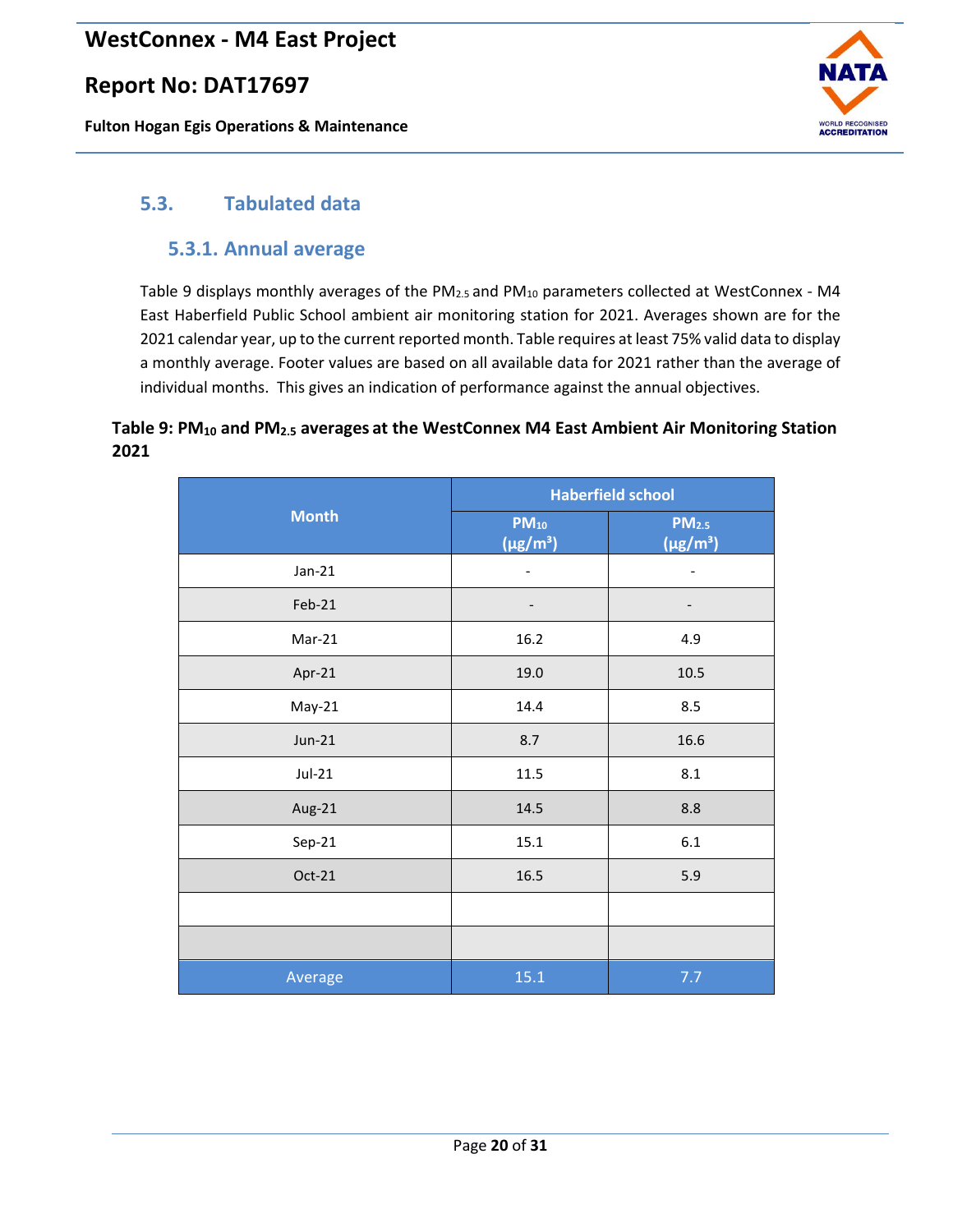**Fulton Hogan Egis Operations & Maintenance**



### <span id="page-20-0"></span>**5.4. Graphic Representations**

This section displays graphs of the pollutants and meteorological parameters monitored at the WestConnex - M4 East Haberfield Public School station for October 2021. The graphs are based on validated 5 minutes or 1-hour data as appropriate.



CO 8-Hour (Rolling, based on 1-Hour Averages) October 2021

<span id="page-20-1"></span>**Figure 2: M4 East Haberfield Public School Station - CO 8-Hour Rolling Graph for October 2021**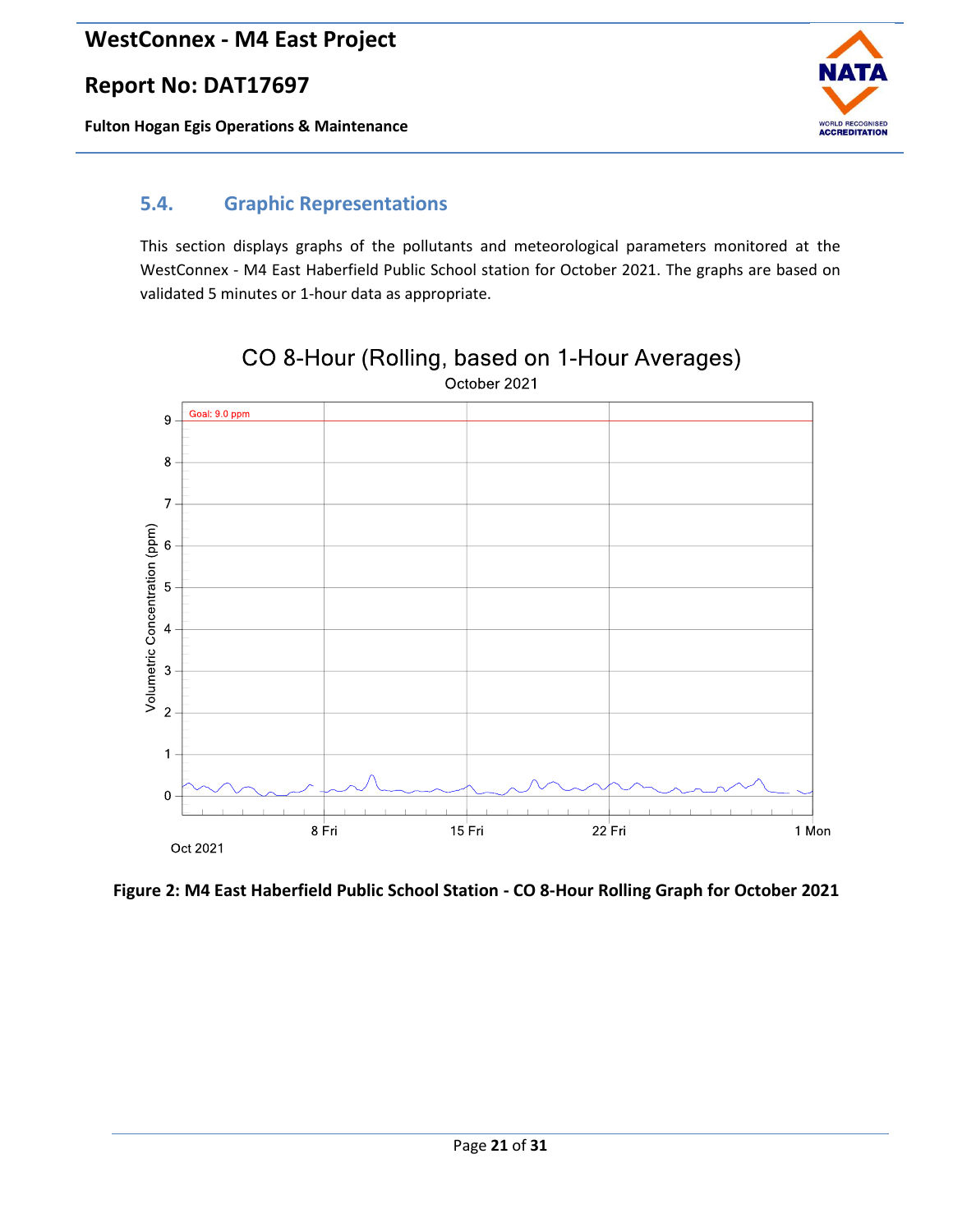# **Report No: DAT17697**





<span id="page-21-0"></span>**Figure 3: M4 East Haberfield Public School Station - NO<sup>2</sup> 1-Hour Averages Graph for October 2021**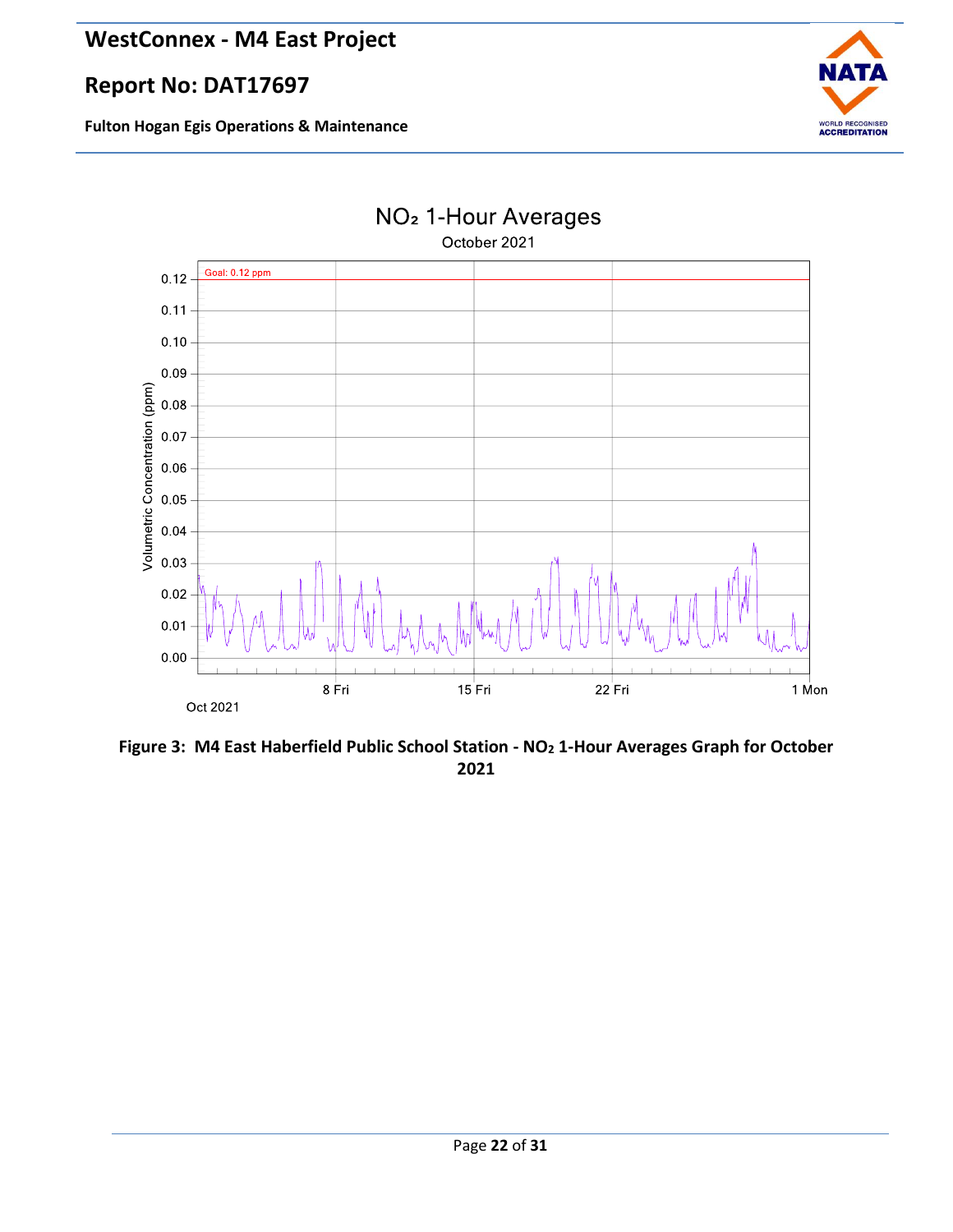



<span id="page-22-0"></span>**Figure 4: M4 East Haberfield Public School Station - PM<sup>10</sup> 24-Hour Averages Graph for October 2021**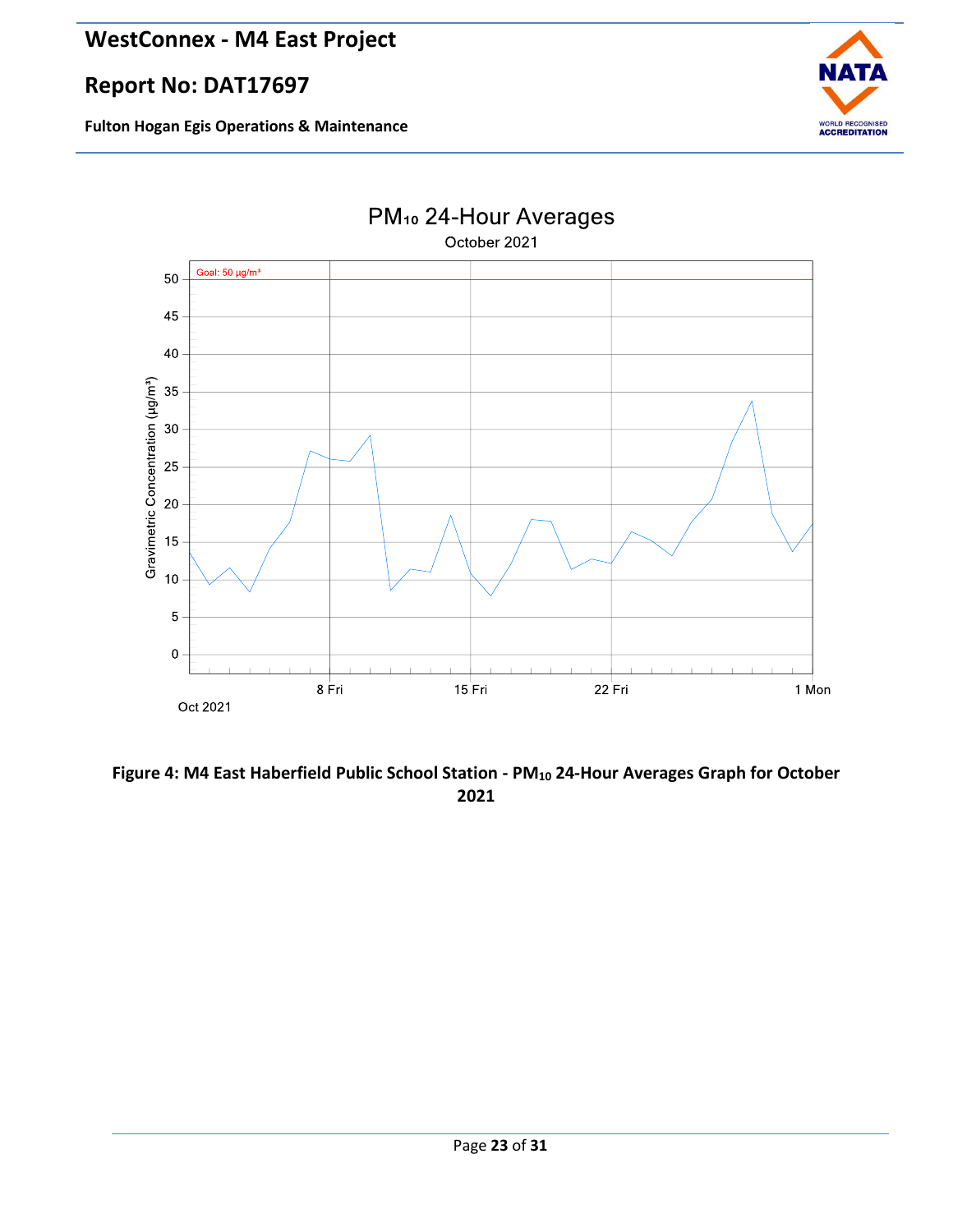



<span id="page-23-0"></span>**Figure 5: M4 East Haberfield Public School Station - PM2.5 24-Hour Averages Graph for October 2021**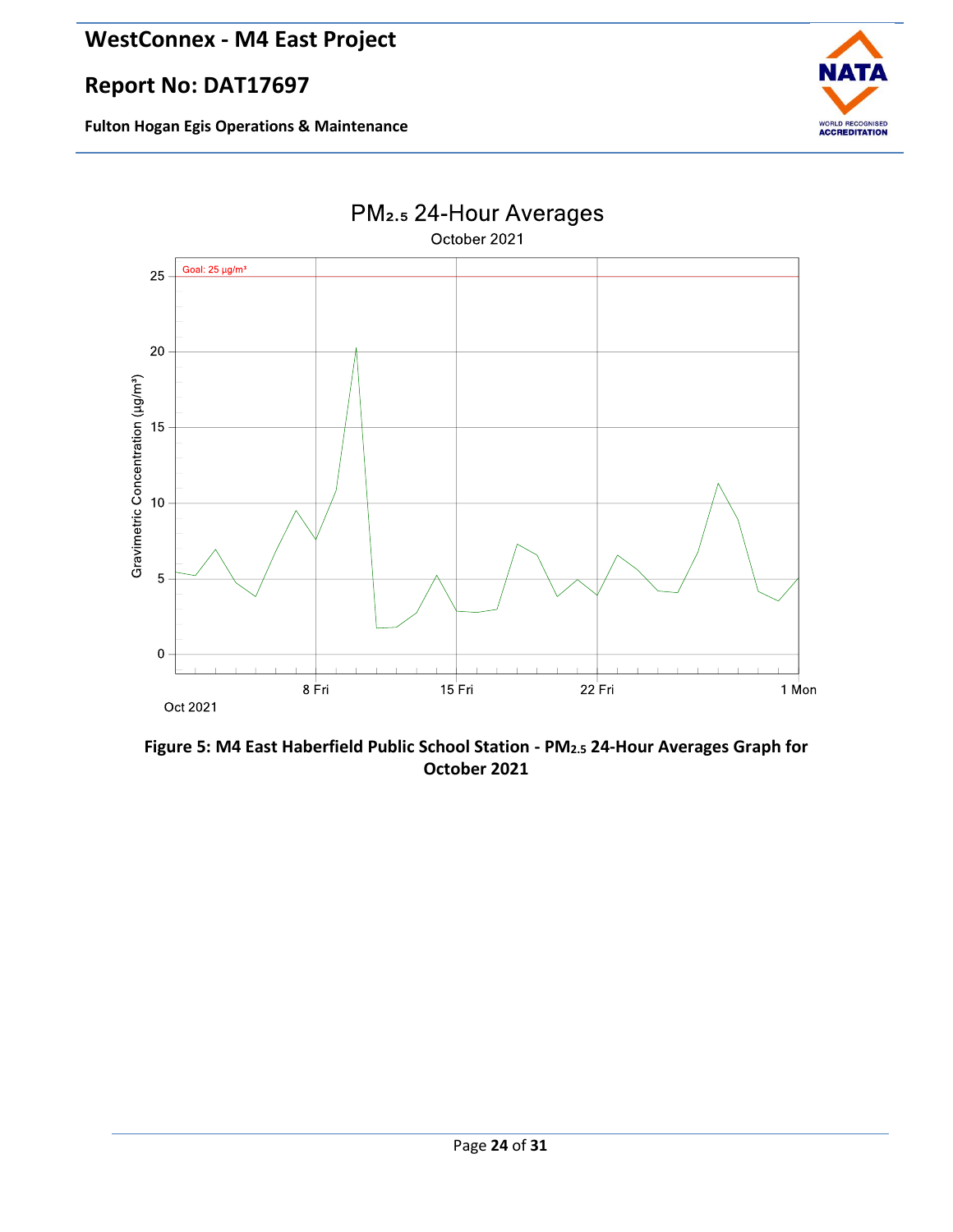### **Report No: DAT17697**

**Fulton Hogan Egis Operations & Maintenance**





<span id="page-24-0"></span> $0.0\%$  calm 99.5% valid data present

#### **Figure 6: Haberfield Public School – Wind Rose for October 2021**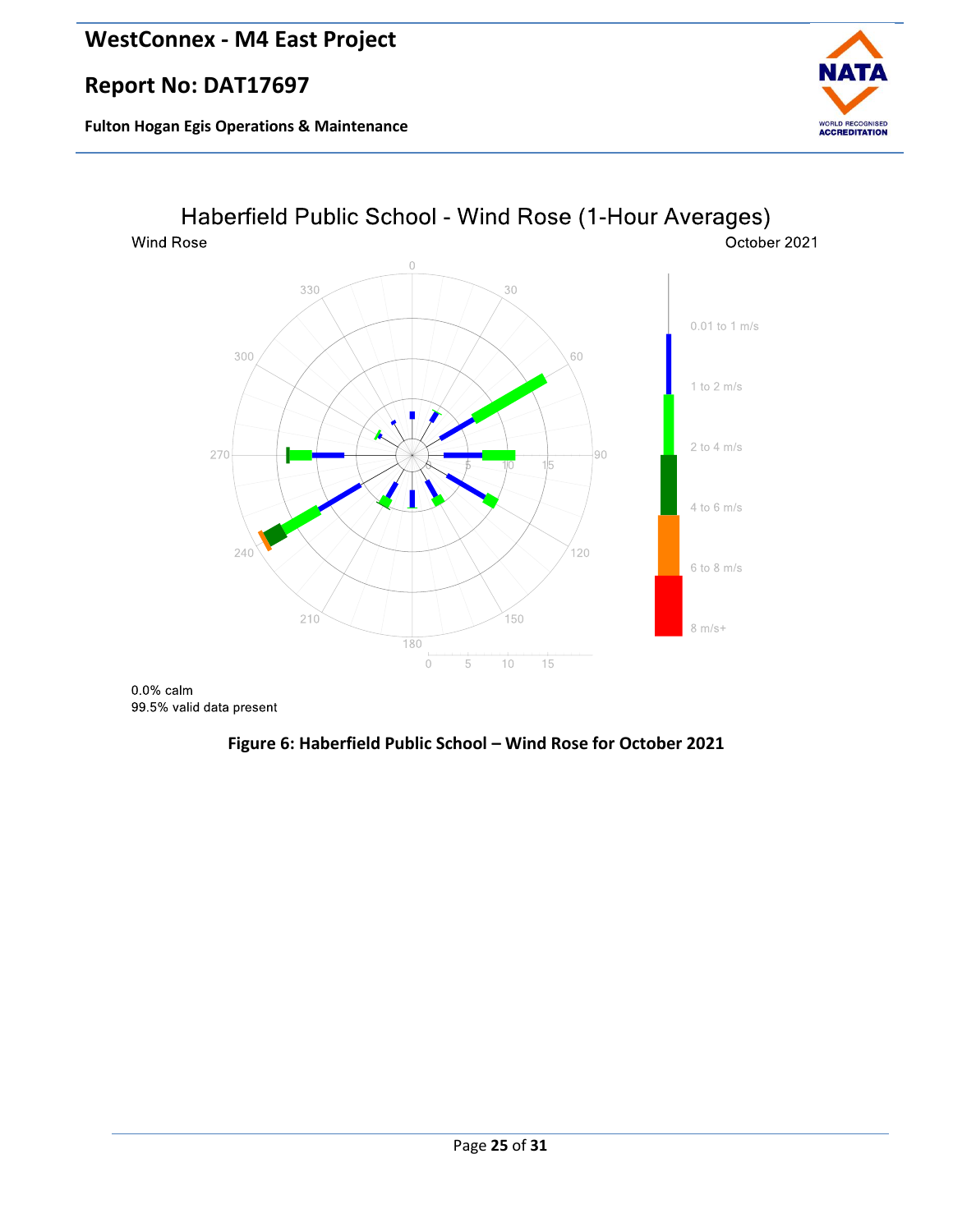**Fulton Hogan Egis Operations & Maintenance**



# <span id="page-25-0"></span>**6.0 Valid Data Exception Tables**

Table 10 below details all changes made to the raw data set during the validation process. An explanation of reasons given in the table can be found in Appendix 2.

#### <span id="page-25-1"></span>**Table 10: Haberfield Public School Valid Data Exception Table**

| <b>Start Date</b> | <b>End Date</b>   | <b>Reason</b>                                                                                                                            | <b>Change Details</b>                                   | <b>User</b><br><b>Name</b> | <b>Change</b><br><b>Date</b> |
|-------------------|-------------------|------------------------------------------------------------------------------------------------------------------------------------------|---------------------------------------------------------|----------------------------|------------------------------|
| 01/10/21<br>00:00 | 01/11/21<br>00:00 | Instrument fault                                                                                                                         | AT 10m                                                  | <b>DL</b>                  | 15/11/21                     |
| 01/10/21<br>00:45 | 31/10/21<br>01:20 | Automatic span and zero checks, once daily<br>from 00:45 to 01:15 followed by instrument<br>stabilisation                                | CO, NO, NO <sub>2</sub> , NO <sub>x</sub>               | <b>DL</b>                  | 15/11/21                     |
| 01/10/21<br>12:35 | 30/10/21<br>22:45 | Intermittent data transmission errors                                                                                                    | CO                                                      | <b>DL</b>                  | 15/11/21                     |
| 01/10/21<br>23:45 | 31/10/21<br>23:45 | Background checks, once daily for 5 to 10<br>minutes followed by instrument stabilisation                                                | CO                                                      | <b>DL</b>                  | 15/11/21                     |
| 03/10/21<br>08:25 | 16/10/21<br>10:50 | Intermittent unrealistic data - Possible<br>moisture interferences                                                                       | $PM_{10}$                                               | <b>DL</b>                  | 15/11/21                     |
| 05/10/21<br>01:25 | 01/11/21<br>00:40 | Intermittent linear offsets applied as<br>required to correct unstable baseline<br>Both A and B values range from 0.00 to<br>$+0.10$ ppm | CO                                                      | <b>DL</b>                  | 15/11/21                     |
| 07/10/21<br>10:00 | 07/10/21<br>13:25 | Scheduled monthly maintenance -<br>Instrument calibrations followed by<br>instrument stabilisation                                       | All parameters                                          | <b>DL</b>                  | 15/11/21                     |
| 08/10/21<br>00:00 | 31/10/21<br>00:40 | Intermittent static offsets applied as<br>required to correct unstable baseline<br>Values range from +0.05 ppm to +0.10 ppm              | CO                                                      | DL                         | 15/11/21                     |
| 23/10/21<br>13:00 | 23/10/21<br>13:00 | Data transmission error                                                                                                                  | WS, WD, Sigma,<br>NO, NO <sub>2</sub> , NO <sub>x</sub> | <b>DL</b>                  | 15/11/21                     |
| 30/10/21<br>20:30 | 30/10/21<br>23:40 | Intermittent unrealistic readings                                                                                                        | CO                                                      | <b>DL</b>                  | 15/11/21                     |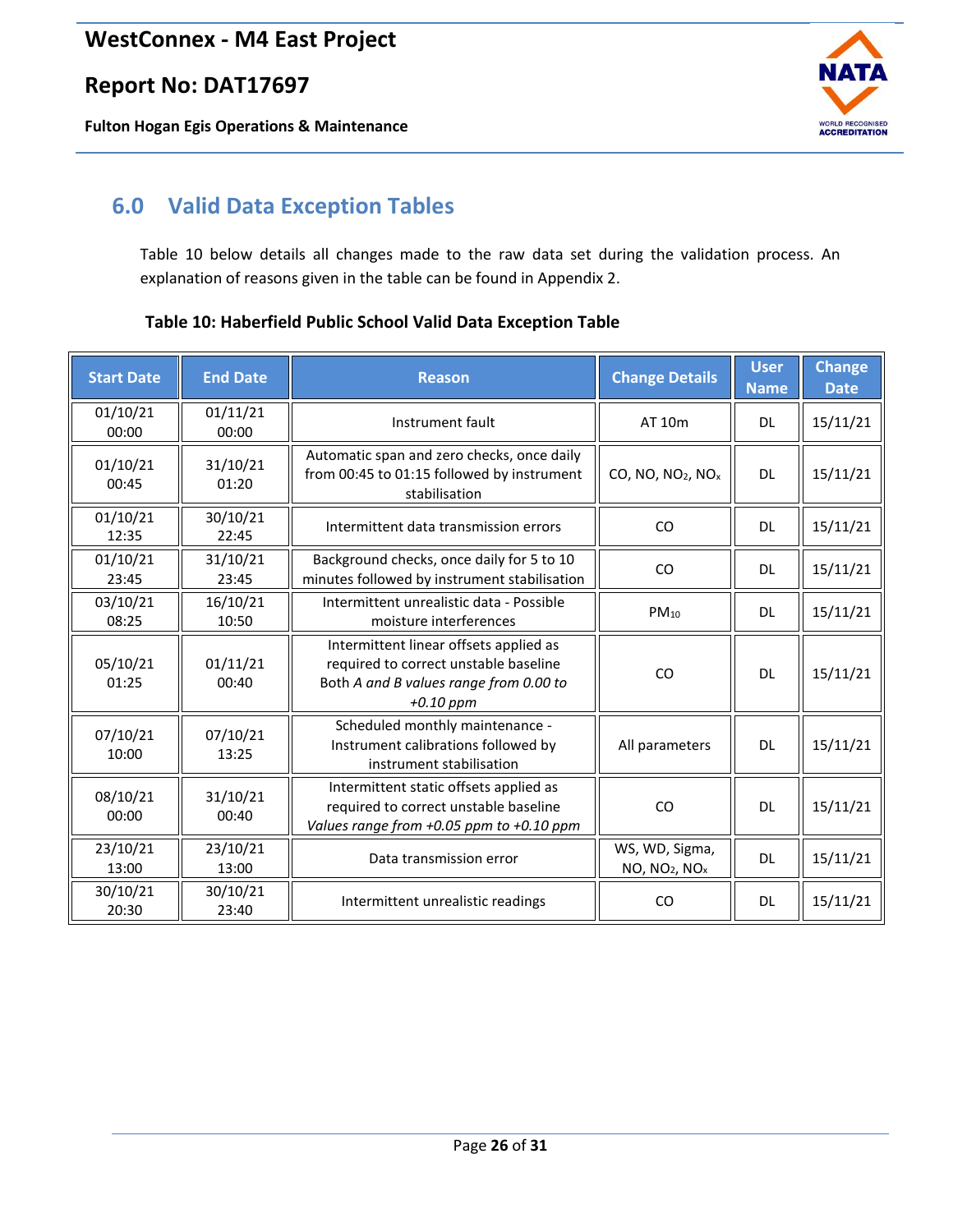### **Report No: DAT17697**

**Fulton Hogan Egis Operations & Maintenance**



## <span id="page-26-0"></span>**7.0 Report Summary**

- Percentage availability for most parameters at WestConnex M4 East Haberfield School station was above 95% during the reporting month, except for AT 10m sensor which was due to instrument fault.
- Refer to Table 7 and Table 10 for details.
- There were no exceedance of the air quality goals at the WestConnex M4 East Haberfield Public School Ambient Air Quality Monitoring Station for the reporting month. Please refer to Table 8 in Section 5.2 – Air Quality Monthly Summary for further information.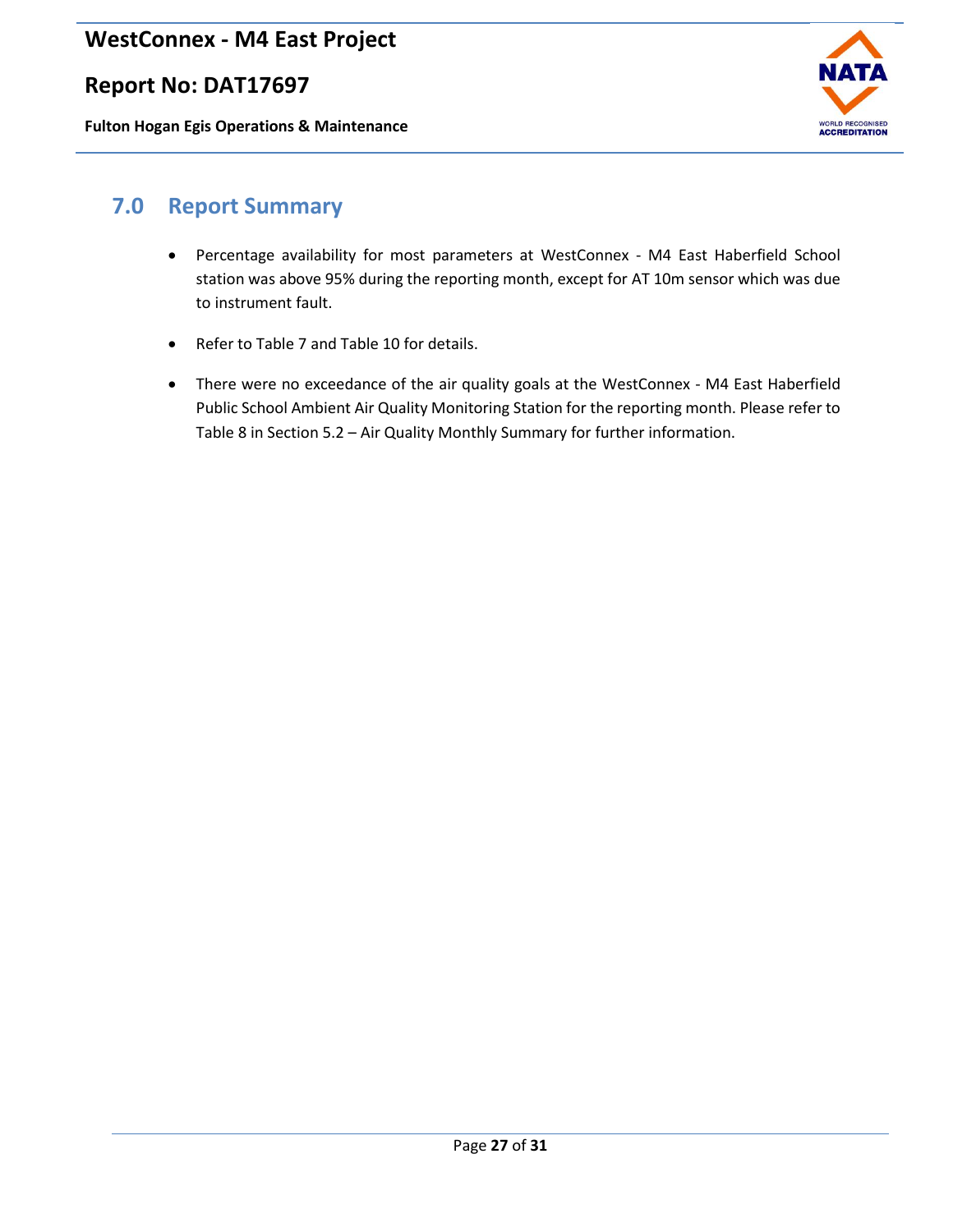**Fulton Hogan Egis Operations & Maintenance**



# <span id="page-27-0"></span>**Appendix 1 - Definitions & Abbreviations**

| <b>ERS</b>             | <b>Environmental Reporting Services</b>                                                 |
|------------------------|-----------------------------------------------------------------------------------------|
| <b>AQMS</b>            | Air Quality Monitoring Station                                                          |
| AQM                    | Air Quality Monitor                                                                     |
| <b>BAM</b>             | <b>Beta Attenuation Monitors</b>                                                        |
| <b>TEOM</b>            | <b>Tapered Element Oscillating Microbalance</b>                                         |
| $\mathbf{o}$           | Degrees (True North)                                                                    |
| К                      | Kelvin                                                                                  |
| <b>LDL</b>             | Lower Detectable Limit                                                                  |
| $\mu$ g/m <sup>3</sup> | Micrograms per cubic metre at standard temperature and pressure (0°C and 101.3<br>kPa)  |
| AT                     | <b>Ambient Temperature</b>                                                              |
| calm                   | Wind conditions where the wind speed is below the operating range of the wind<br>sensor |
| CO.                    | Carbon monoxide                                                                         |
| mg/m <sup>3</sup>      | Milligrams per cubic metre at standard temperature and pressure (0°C and 101.3<br>kPa)  |
| mm                     | Millimeters                                                                             |
| NO.                    | Nitric oxide                                                                            |
| NO <sub>2</sub>        | Nitrogen dioxide                                                                        |
| NO <sub>x</sub>        | Oxides of nitrogen                                                                      |
| $PM_{10}$              | Particulate less than 10 microns in equivalent aerodynamic diameter                     |
| PM <sub>2.5</sub>      | Particulate less than 2.5 microns in equivalent aerodynamic diameter                    |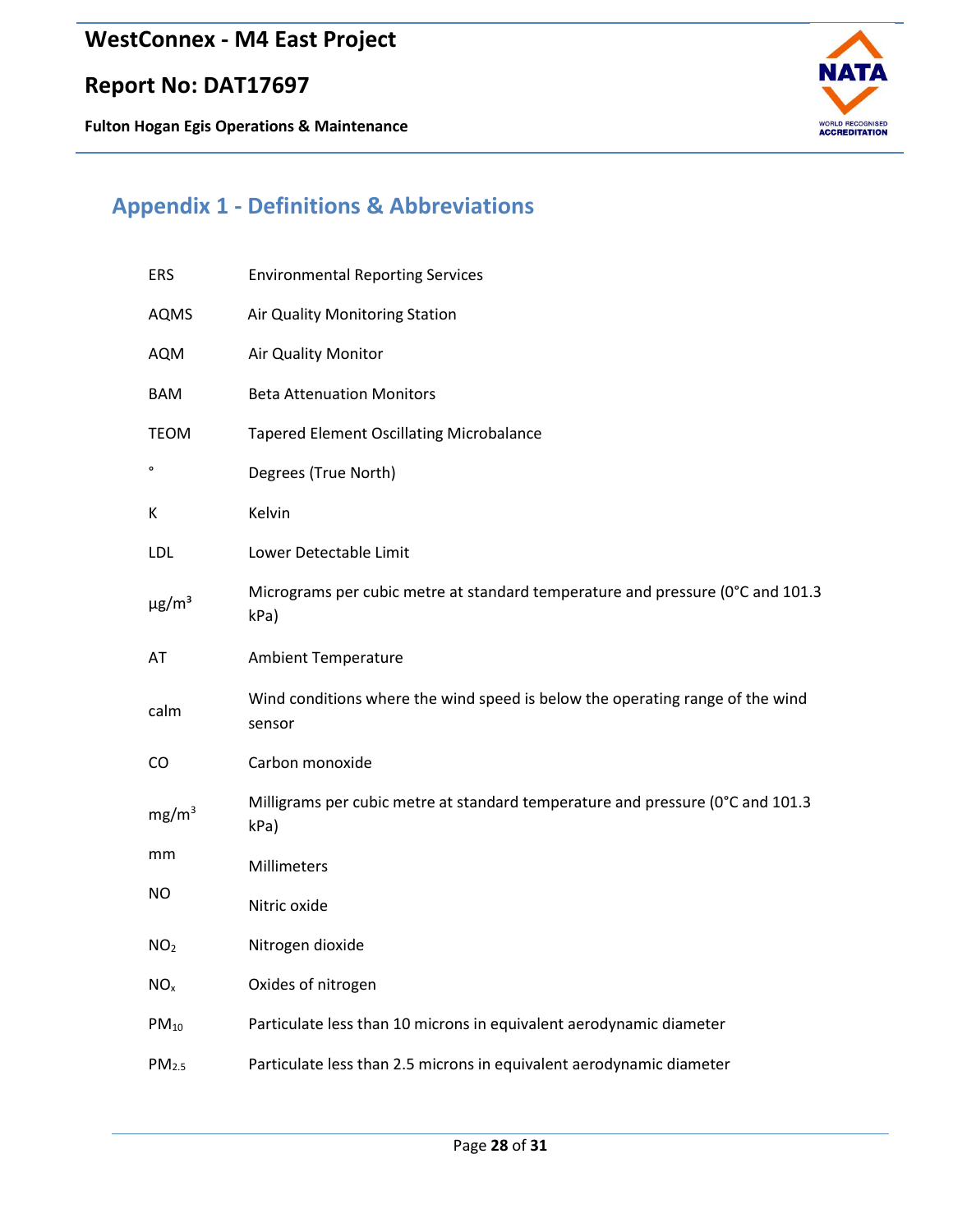# **Report No: DAT17697**



| Parts per billion |
|-------------------|
|                   |

- ppm Parts per million
- RH Relative Humidity
- WD Vector Wind Direction
- WS Vector Wind Speed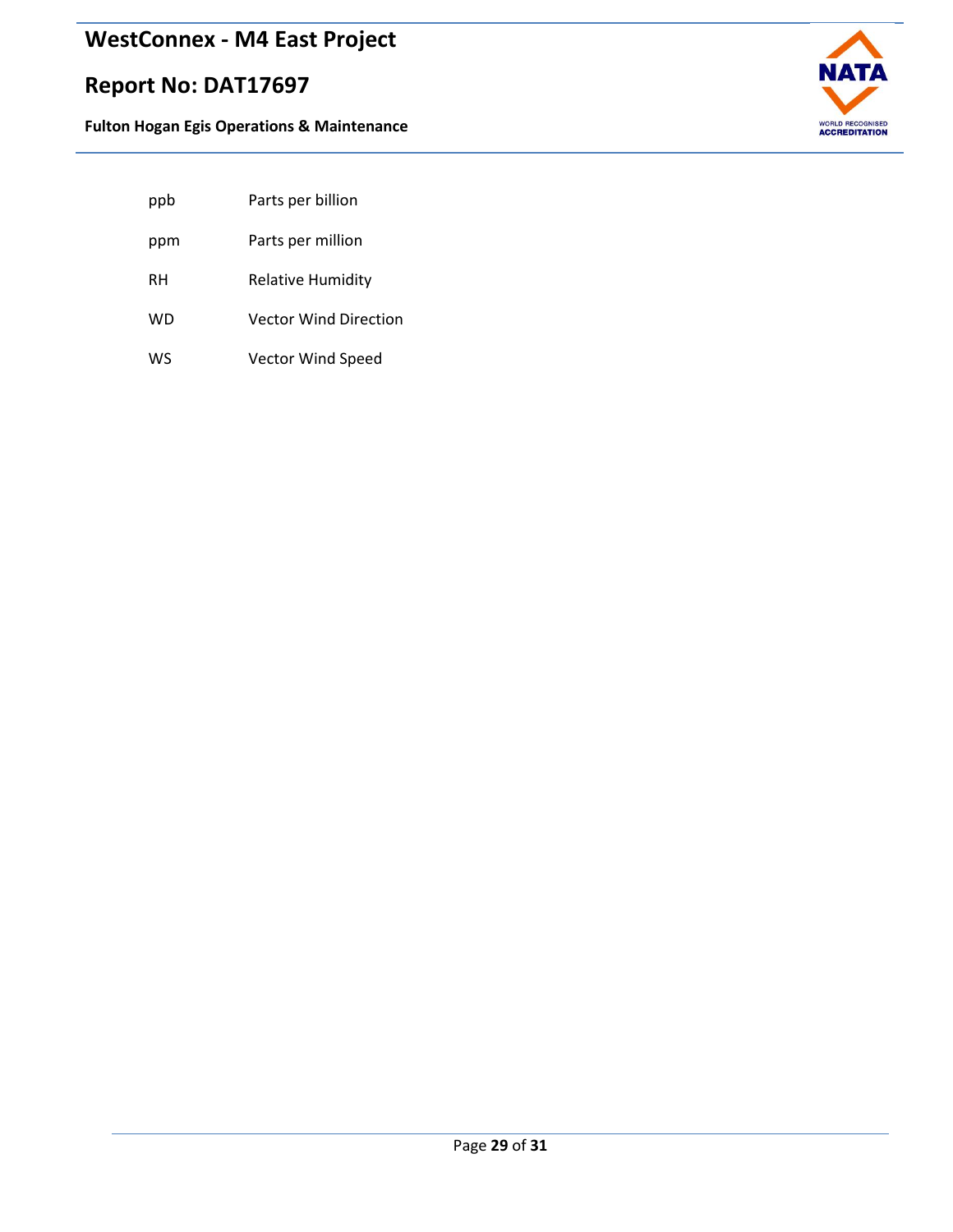# **Report No: DAT17697**

**Fulton Hogan Egis Operations & Maintenance**



# <span id="page-29-0"></span>**Appendix 2 - Explanation of Exception Table**

**Automatic filter tape advance** refers to the movement of the filter paper by the analyser to an unused spot.

**Automatic background check** refers to when analyser samples zero air and measures the level of the concentration voltage. This voltage is taken as the zero signal level and this value is subtracted from any subsequent readings as an active zero compensation. This is the analyser's fine zero measurement.

**Automatic span/zero check.** The E-Sampler is programmed to perform a zero calibration check whereby air is passed through filter element, removing particulates, before entering the sensor in the analyser. Data is invalidated when these checks occur.

**Beta count failure** refers to a fault in the functioning of the EBAM. A one minute beta count was less than the maximum acceptable counts during operation.

**Calibration check outside tolerance** refers to when the calibration values are outside the tolerance limits set for the precision check.

**Calibration correction factor applied to data** refers to an offset or multiplier applied to the data. This operation may be performed for a number of reasons including: (a) when a clear trend / drift outside the tolerance limit can be demonstrated by repeated operation precision checks, (b) when a correction is required on previously logged data due to a calibration check being outside the allowable tolerance

**Commissioning** refers to the initial setup and calibration of the instrument when it is first installed. For some instruments there may be a stabilisation period before normal operation commences.

**Data transmission error** refers to a period of time when the instrument could not transmit data. This may be due to interference, or a problem with the phone line or modem.

**Equipment malfunction/instrument fault** refers to a period of time when the instrument was not in the normal operating mode and did not measure a representative value of the existing conditions.

**Gap in data/data not available** refers to a period of time when either data has been lost or could not be collected.

**Instrument Alarm** refers to an alarm produced by the instrument. A range of alarms can be produced depending on how operation of the instrument is being affected.